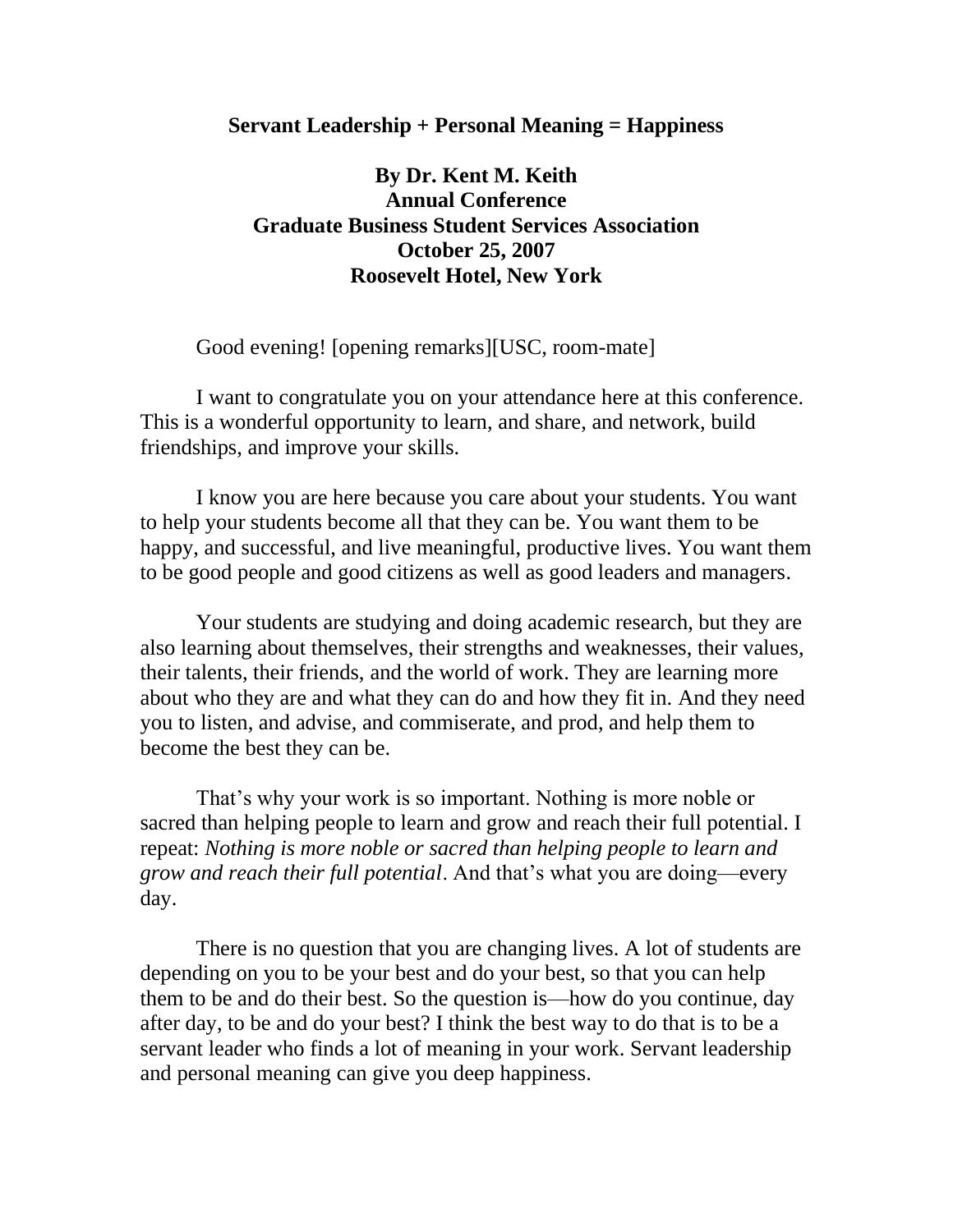## **Being Deeply Happy**

I believe that each of us can be and should be deeply happy. What do I mean by "deep happiness"? I mean the kind of happiness that touches your spirit and connects with your soul. It is hard to describe. Some people call it self-fulfillment, or self-actualization, or being centered. Others call it living their passion, or following their bliss. For people of faith, it is about finding God's will for their lives, and then living that will.

Seeking deep happiness is not selfish. I am not suggesting that you try to be happy *instead* of others or *at the expense* of others. I am suggesting that you should be deeply happy so that you will be at your best, and will be able to help others to be deeply happy and at their best, as well.

It's like the safety instructions we receive when we board airplanes. We are told to put on our own oxygen masks, then help our children. I see deep happiness as the oxygen mask. When we put on that oxygen mask when we experience deep happiness—we are ready to really help others. We become more loving, more giving, more patient, more enthusiastic. We become a gift to others. So we should be deeply happy for their sake as well as ours.

## **From Power Model to Service Model**

I have learned that deep happiness can come from a life of servant leadership. But the service model of leadership is not the dominant model in our culture.

Looking back, it is clear to me that when I was going to school, ideas about leadership were ideas about power. Leadership was about how to accumulate and wield power; how to make people do things; how to attack and win. It was about clever strategies, and how to apply pressure. It was a power model.

There are some severe problems with the power model. First, it focuses on *having* power, not on using it wisely. Power is an end in itself.

Second, the power model of leadership promotes conflict between power groups or factions. People are taught that leadership is about power, so they establish themselves in power groups that compete with other power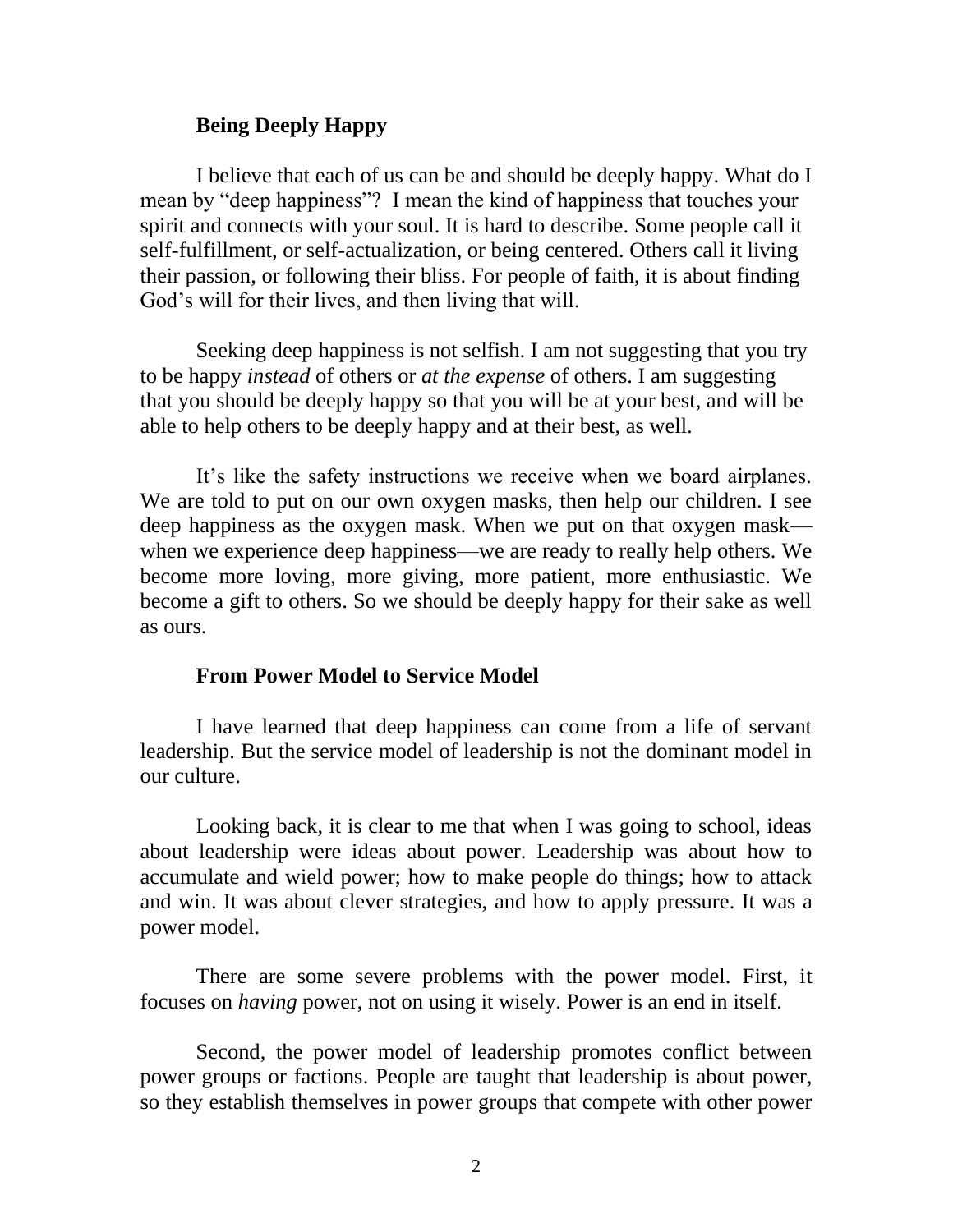groups. These power groups become so focused on their rivalries with each other, that they can't focus on our society's problems or opportunities. There is also a bias against cooperation, because if you cooperate and succeed, you have to share the credit with another power group.

Third, the power model defines victory in terms of who gains more power, not in terms of who accomplishes the most for his or her organization or community. These are serious drawbacks.

Unfortunately, there are two more problems with power, and that is the impact that it has on those who seek it. First, people who seek power, often become irrelevant as leaders. They focus on what they want, instead of what other people want, and they lose touch with the people they are supposed to be serving. Second, people who seek power can never get enough of it. It becomes a kind of disease. They always want more, and more, and more. This easily results in spiritual corruption and an unhappy life of self-torment.

# **The Servant Leader**

Fortunately, there is another model of leadership, and it has been around for thousands of years. It is the service model. Leaders who live the service model are often called servant leaders. So who is a servant leader? I think a servant leader is simply a leader who is focused on serving others. A servant leader loves people, and wants to help them. Loving and helping others gives a servant leader meaning and satisfaction in life.

The servant leader lives the service model of leadership. The servant leader does not ask, "How can I get power? How can I make people do things?" The servant leader asks, "What do people need? How can I help them to get it? What does my organization need to do? How can I help my organization to do it?" Thus, rather than embarking on a quest for personal power, the servant leader embarks on a quest to identify and meet the needs of others. That is the key concept: Identify and meet the needs of others. That is the mission of the servant leader.

One way to contrast a power-oriented leader and a service-oriented leader is this: Power-oriented leaders want to *make* people do things. Servant leaders want to *help* people do things. That's why servant leaders are usually facilitators, coordinators, healers, partners, and coalition-builders.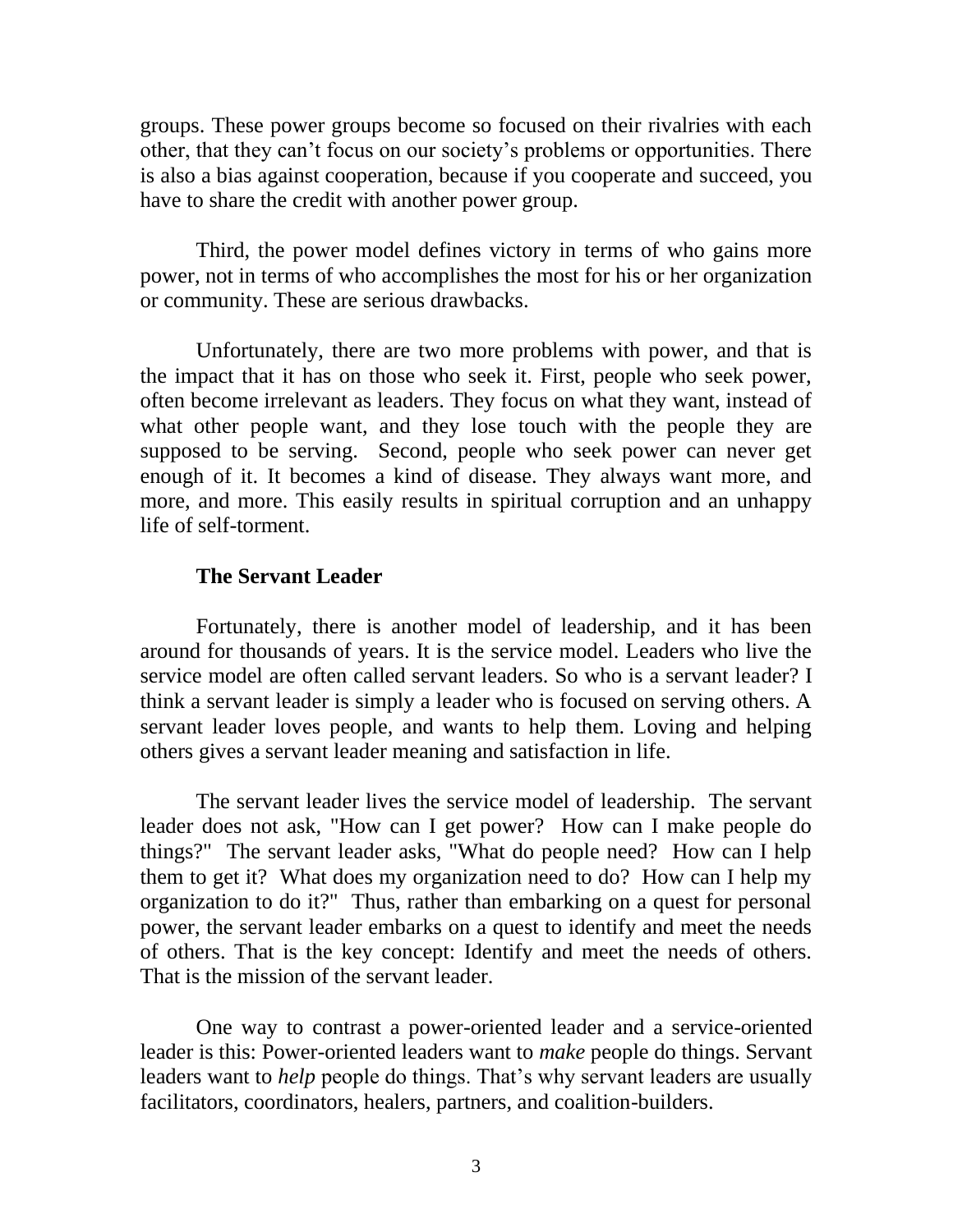There is another big difference between the power model and the service model of leadership. The power model assumes a hierarchy. Only a few people have power— those at the top of the hierarchy. In the service model, the hierarchy doesn't matter. That's because *anybody* in a family, organization, or community can be of service. *Anybody* can identify and meet the needs of others. *Anybody* can respond to the call to be a servant leader.

Perhaps the simplest way to explain the difference is this: The power model is about *grabbing*. The service model is about *giving*.

Now, we live in a real world. We know that power abhors a vacuum. Somebody is going to exercise power, and it makes a difference who that somebody is. Certainly, a servant leader can accumulate and exercise power. A servant leader can even become angry and enter the fray to do battle. What is important is that the servant leader accumulates power or becomes angry *on behalf of others*. A servant leader acts in response to the way *others* are treated, not in response to the way he or she is treated.

Servant leaders can be many different types of leader, depending on their personalities and the specific circumstances. What they have in common is this. They go into a group or organization and ask, is there a gap or missing link or blockage of some kind that is making it hard for this group to achieve what it wants to achieve? If so, can I identify what that gap or missing link or blockage is? If I can identify it, can I do something about it? If I can't do anything about it, can I find someone who can? Since the missing link or gap or blockage will not always be the same, the servant leader does not always perform the same role or service in each case.

# **The Modern Servant Leadership Movement in America**

It is my privilege to serve as the CEO of the Greenleaf Center for Servant Leadership, based in Indianapolis. We were founded by Robert Greenleaf, who launched the modern servant leadership movement in America in 1970 with his essay on "The Servant as Leader." Greenleaf distinguished between leaders who are "leader first," and those who are a "servant first." Those who are a servant first, are servant leaders. You have a handout with Greenleaf's definition of a servant leader: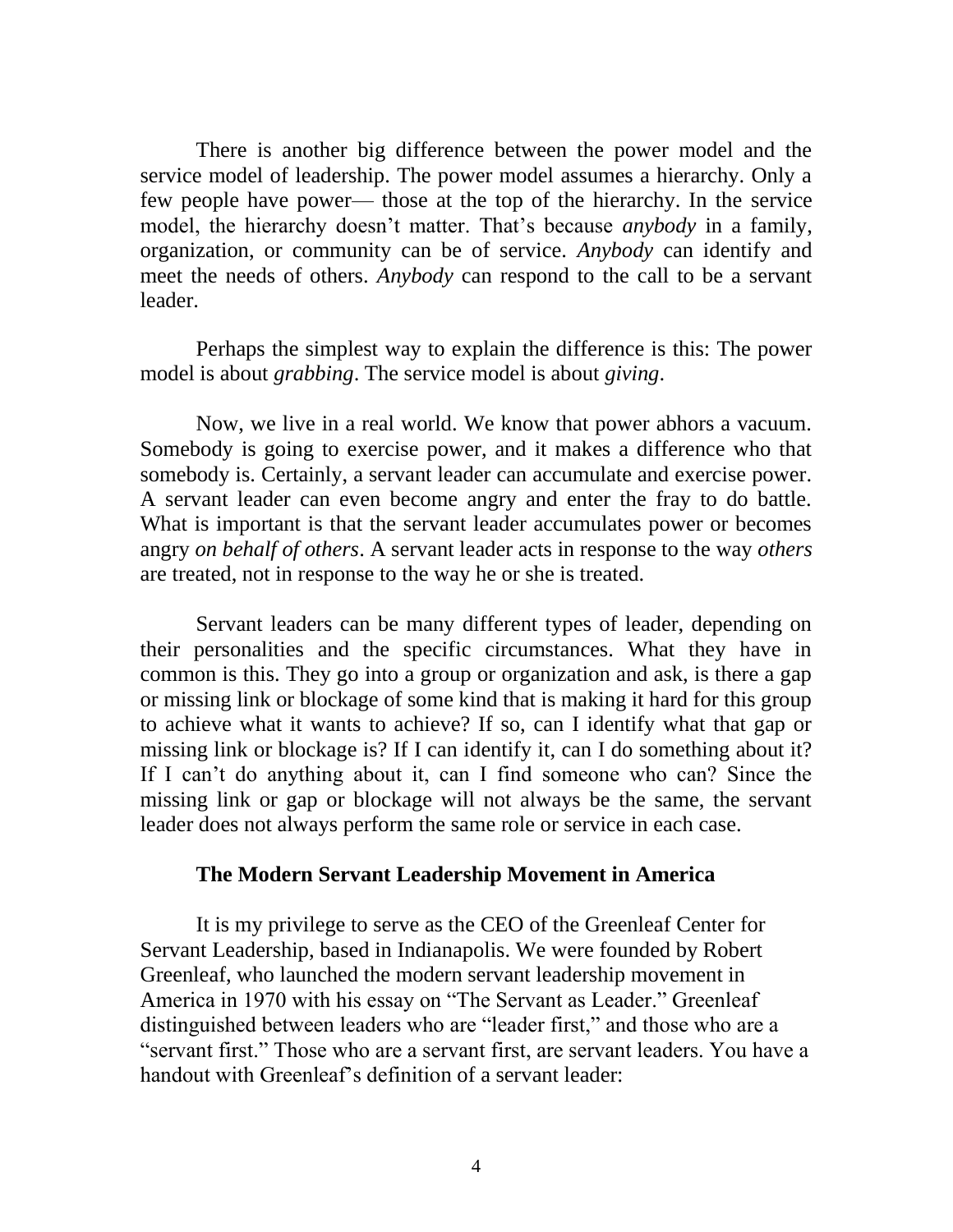The servant-leader *is* servant first… It begins with the natural feeling that one wants to serve, to serve *first*. Then conscious choice brings one to aspire to lead. That person is sharply different from one who is *leader* first, perhaps because of the need to assuage an unusual power drive or to acquire material possessions…The leader-first and the servant-first are two extreme types. Between them there are shadings and blends that are part of the infinite variety of human nature.

The difference manifests itself in the care taken by the servantfirst to make sure that other people's highest priority needs are being served. The best test, and difficult to administer, is this: Do those served grow as persons? Do they, *while being served*, become healthier, wiser, freer, more autonomous, more likely themselves to become servants? *And*, what is the effect on the least privileged in society? Will they benefit or at least not be further deprived?

# **Different Focus, Different Motivation**

Servant leaders can be kings or queens, commanders, political leaders, businessmen and businesswomen, non-profit leaders, coaches, friends, or neighbors. Servant leaders do most of the things that other leaders do— they provide a vision, they manage, they communicate, and so forth. What sets servant leaders apart from other leaders is that they have a different focus, and a different motivation, than most other leaders. They are focused on others, not just themselves. And they are motivated to make life better for others, not just for themselves. This difference in focus and motivation is what really defines and distinguishes servant leaders, regardless of their title, role, or position in their organization or society.

The difference in focus and motivation has real tangible impact. It shows itself in the questions that people ask themselves when they make decisions in their daily life and work. For example, a power-oriented individual may make decisions after asking: What decision will make me look good? What decision will enhance my power? What decision will give me the visibility I want? What decision will be an incredibly effective way to get ahead of my chief rival? What decision will improve my relationship with my boss? What decision will position me better for my next promotion?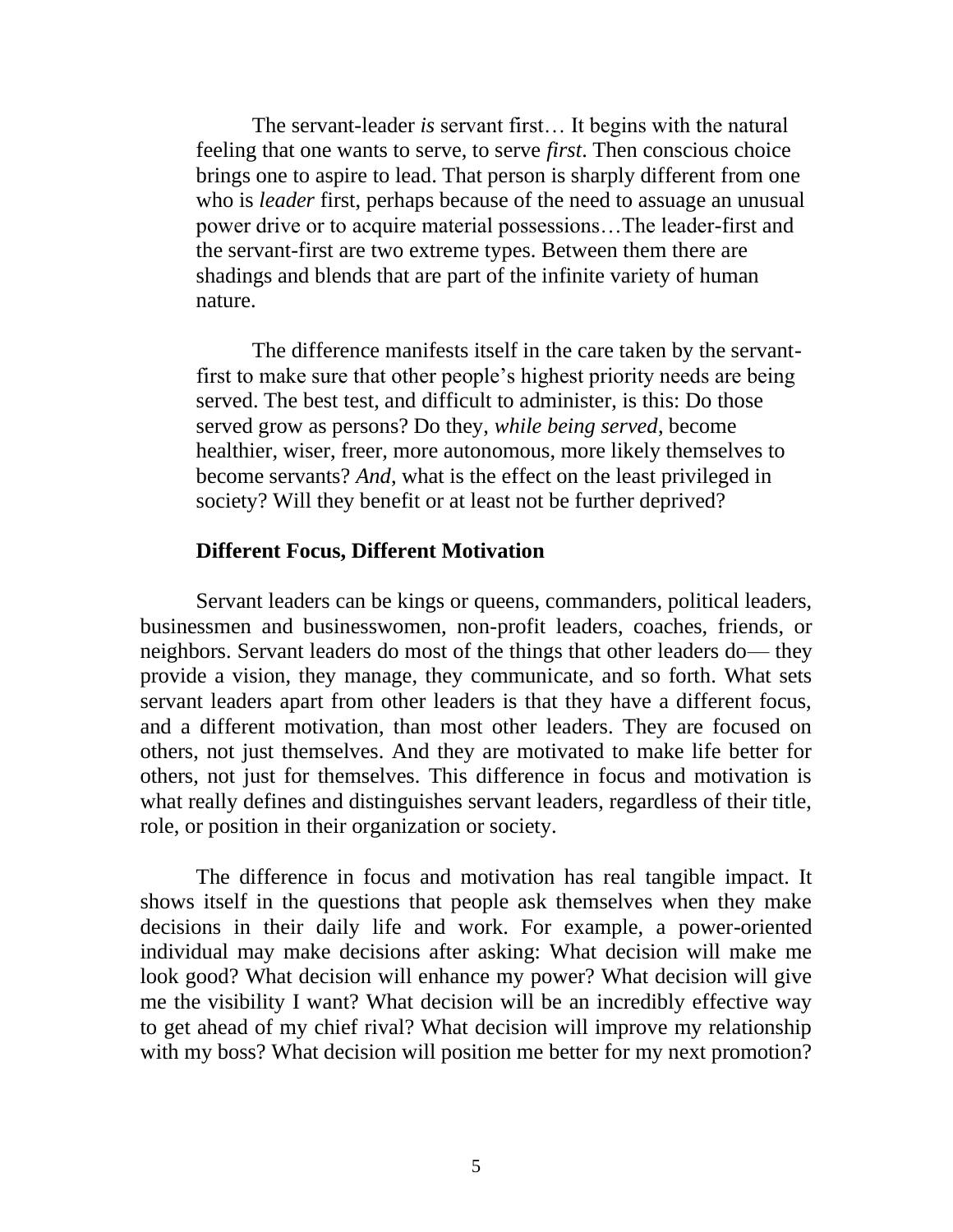A service-oriented individual will make decisions after asking a different set of questions. For example, a servant leader may ask: Whose needs are we trying to meet? Are there greater needs that should be addressed before this one? In meeting this need, who will suffer negative impacts? How can we mitigate those negative impacts? What decision would be most consistent with the values and goals of my organization?

The questions that are asked by people in the power model are different from the questions that people ask when they are in the service model. Different questions lead to different answers, different decisions, and different results. Over time, the power leader and the servant leader move their organizations in different directions. The power-oriented leader makes decisions that meet his or her needs, while the servant leader makes decisions that meet the needs of others.

# **Examples of Servant Leaders**

There are no doubt thousands of examples of servant leadership in literature, the movies, history, and daily life today. One thinks of people like Washington and Lincoln, Harriet Tubman, Susan B. Anthony, Albert Schweitzer, Martin Luther King, Jr., Cesar Chavez, and Mother Theresa. However, my guess is that most servant leaders have *not* been known outside the group or community they have served. They did not seek fame, they sought to make a difference—and they did.

While there have been many famous servant leaders, most servant leaders have *not* been known outside the group or community they have served. They did not seek fame, they sought to make a difference—and they did.

For example, Will Hartzell is a friend of mine who learned that each year contaminated drinking water causes the deaths of millions of people around the world. He made a deep personal commitment to change that. He developed solar water pasteurizers that are a simple, low-cost, long-term solution to the problem. In spite of all the "naysayers" who told him it couldn't be done, he launched his company, Solar Water Systems, in 1997. Will recalled:

One safe-drinking-water project that left an indelible impact on me was in Africa. Our Solar Water Pasteurizers were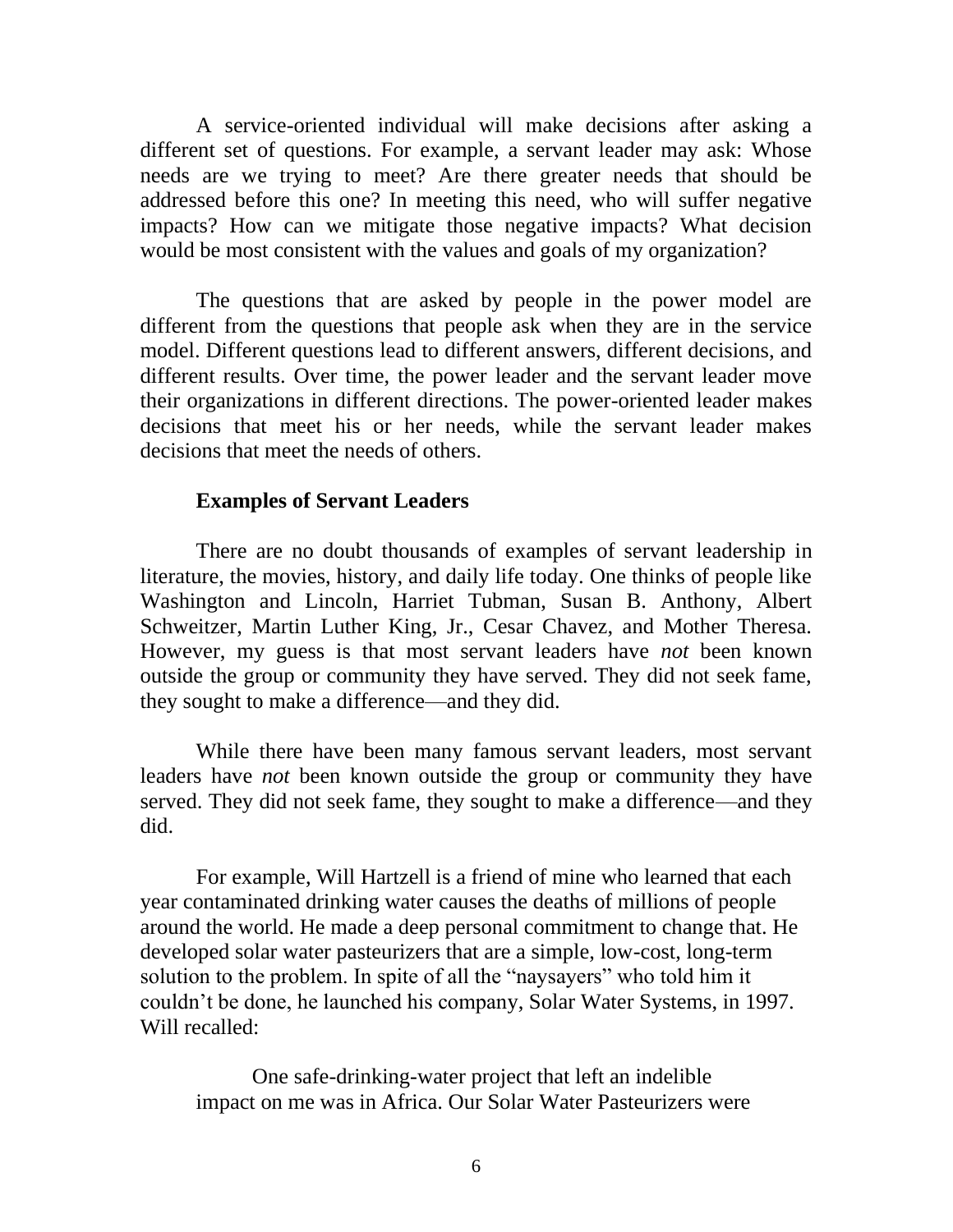installed in five locations near Arusha, Tanzania. One site was the Selian Hospital. The hospital was not able to afford a water disinfection system and ran the risk of patients actually contracting diseases while at the hospital.

After our equipment was installed, I was watching the patients as they came to get clean water to drink. One woman was in the hospital because her child was gravely ill. After she filled her water bottle and was headed back to her child, she stopped and looked at me. Our eyes met in one of those timestopping moments. We didn't speak the same language, but the nurse translated for me. She said, "Thank you. Thank you for giving my child the chance to live."

At that moment I knew that I would do whatever it took to provide safe drinking water for as many people as I could all over the world.

Since then, Will and his colleagues have installed 2,500 solar water pasteurizers in 56 countries. The result is that 200,000 people in those countries no longer risk illness or death because of contaminated water. Will Hartzell is a servant leader who saves lives every day.

When you start noticing servant leaders, you find them in fiction as well as real life. Some of my favorite servant leaders are fictitious. For example, there is Atticus Finch, the attorney in *To Kill a Mockingbird*. In fantasy novels, there are wizards who are servant leaders, such as Gandalf in *The Lord of the Rings* by Tolkien, and Belgarath in *The Belgariad* by David Eddings, and Ged in the *Earthsea Trilogy* by Ursula Le Guin.

Another great example of a servant leader is Hazel-rah, the Chief Rabbit in the novel *Watership Down* by Richard Adams. This is a wonderful fable about a group of rabbits who set out to find a new home. Hazel-rah becomes the Chief Rabbit, not because he is the biggest rabbit in the group, or the cleverest, or the most clairvoyant. He becomes the leader because he is willing to listen, and he often asks for advice from others. He knows the different strengths of the other rabbits, and draws out those strengths for the good of the group. He is able to identify the needs of the group, and make decisions and take action in a way that unites the rabbits in seeking to achieve their common goals. And he is willing to pitch in and take personal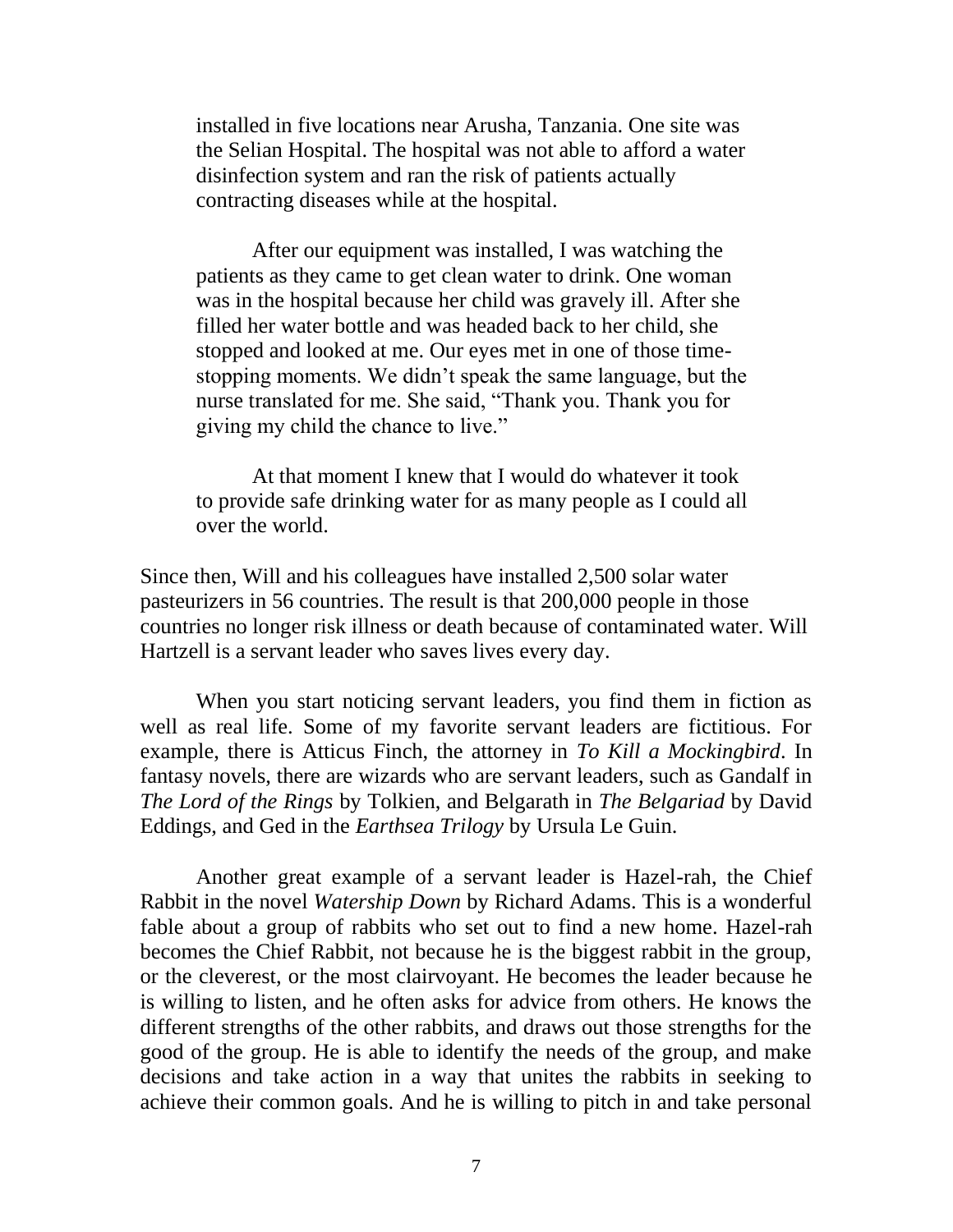risks on behalf of the group. The rabbits face hard times, and are severely tested, but with Hazel-rah's guidance, they work together as a team, and they succeed in finding a new home.

The politician is supposed to be a public servant—a servant leader by definition. One of the simplest and best definitions of servant leadership in politics is found in the movie, *Dave*. It's a wonderful, charming, funny movie with some gentle truths. Dave is an everyday citizen who happens to look a lot like the President of the United States, and is used as a double. When something happens to the President, Dave becomes the de facto president. Toward the end of the movie, Dave said three things in a speech to Congress. He said: (1) I should have thought more about you than about me; (2) I should have cared more about what is right than what is popular; and (3) I should have been willing to give up the whole thing for something I really believed in. That's a good definition of servant leadership in politics.

#### **Servant leaders you have known**

Okay. We've been defining the servant leader. Now I would like to stop, and ask each of you to think about a servant leader you have known. It could be someone you have known from reading history or literature, or from a movie or book, or someone from your own life and work.

Okay—do you have that person in mind? Good. Please stand up, and tell somebody in the row behind you about the servant leader you are thinking about. If there is nobody behind you, tell the person beside you or in front of you…

Okay—good. Thank you…

# **Key Practices of Servant Leadership**

Servant leadership really works. But why? Here are some specific practices that help explain its effectiveness: self-awareness, listening, inverting the pyramid, developing colleagues, coaching instead of controlling, unleashing the energy and intelligence of others, and the use of foresight.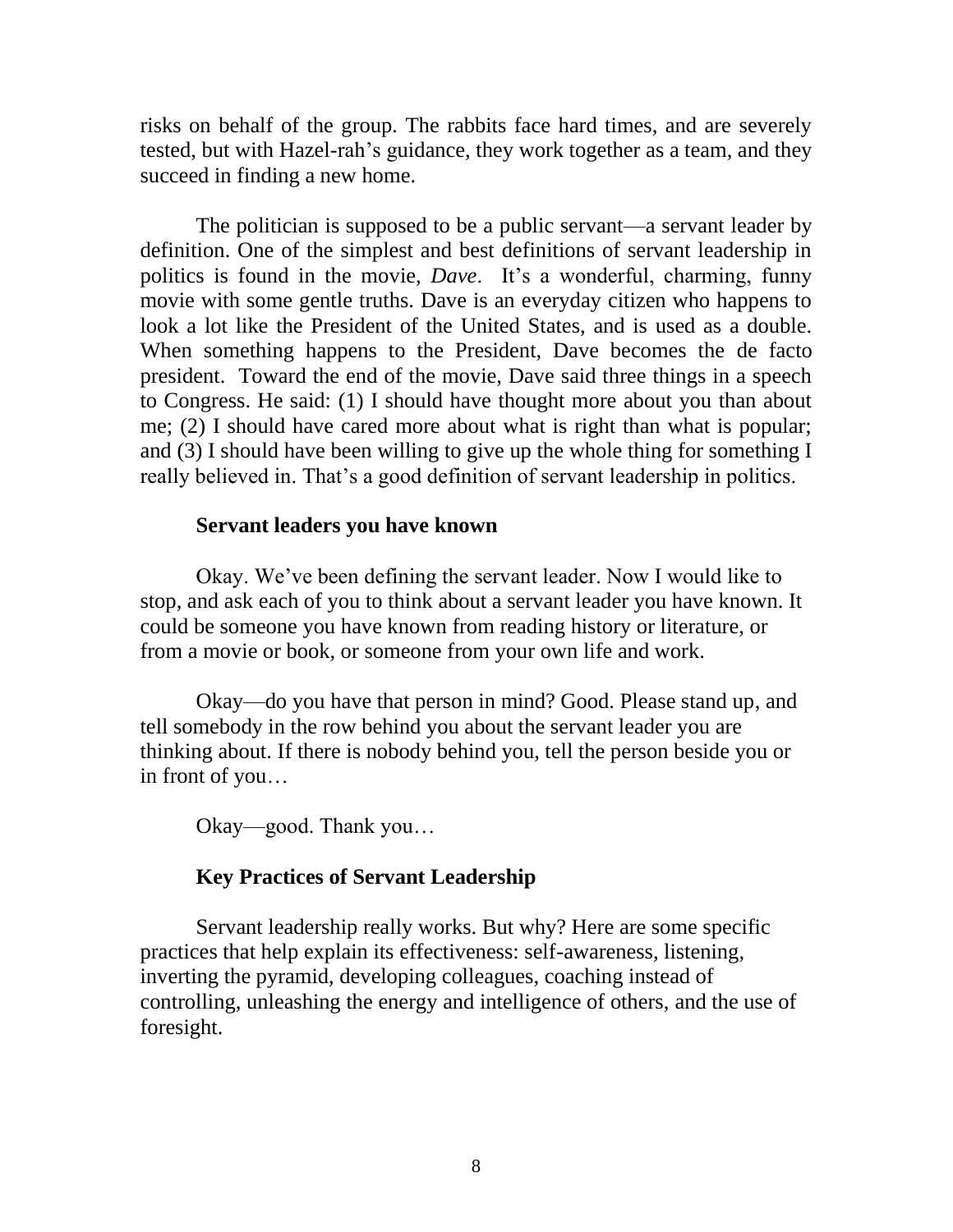Let's talk about a few of these specific practices. Let's start with listening. I said that servant leaders identify and meet the needs of others. The first step toward identifying needs is to listen.

Servant leaders gather feedback in as many ways as possible from their colleagues and those they serve. They observe what people are doing. They ask questions. They conduct informal interviews, formal interviews, surveys, discussion groups, and focus groups. They use suggestions boxes. They do marketing studies and needs assessments. They are always asking, listening, watching, and thinking about what they learn. This is the foundation of their relevance and effectiveness.

The main point is this: Servant leaders don't begin with the answer, the program, the product, the procedure, the facility. They don't begin with their own knowledge or expertise. They begin with questions that will help identify the needs of others. What do people say when asked about their needs, their wants, their hopes, their dreams? Servant leaders watch and listen before they take action. They try hard to identify needs, before they try to meet them.

Taking time to identify needs is moral and respectful. It is also very practical. If a servant leader is good at identifying needs, he or she will be in a great position to meet those needs. If the servant leader does in fact meet those needs, the servant leader will be effective because he or she will be providing relevant products, programs, and services. That means that the servant leader's organization will succeed in having customers, clients, patients, members, and students. The organization will thrive, because the servant leader listened, and made sure that what the organization offers is what people really *need*.

Richard Pieper is the Chairman of PPC Partners, Inc., headquartered in Milwaukee. PPC Partners owns a series of electrical service and construction firms. Dick joined Pieper Electric as President in 1960, when the family-owned business had eight employees doing \$250,000 of business per year. Today, PPC Partners, Inc. employs 900 to 1,100 people, has sales in the low nine figures, and is one of the top electrical contracting firms in the United States.

One reason for the company's dramatic growth is that Dick is relentless about getting feedback from colleagues and customers. He is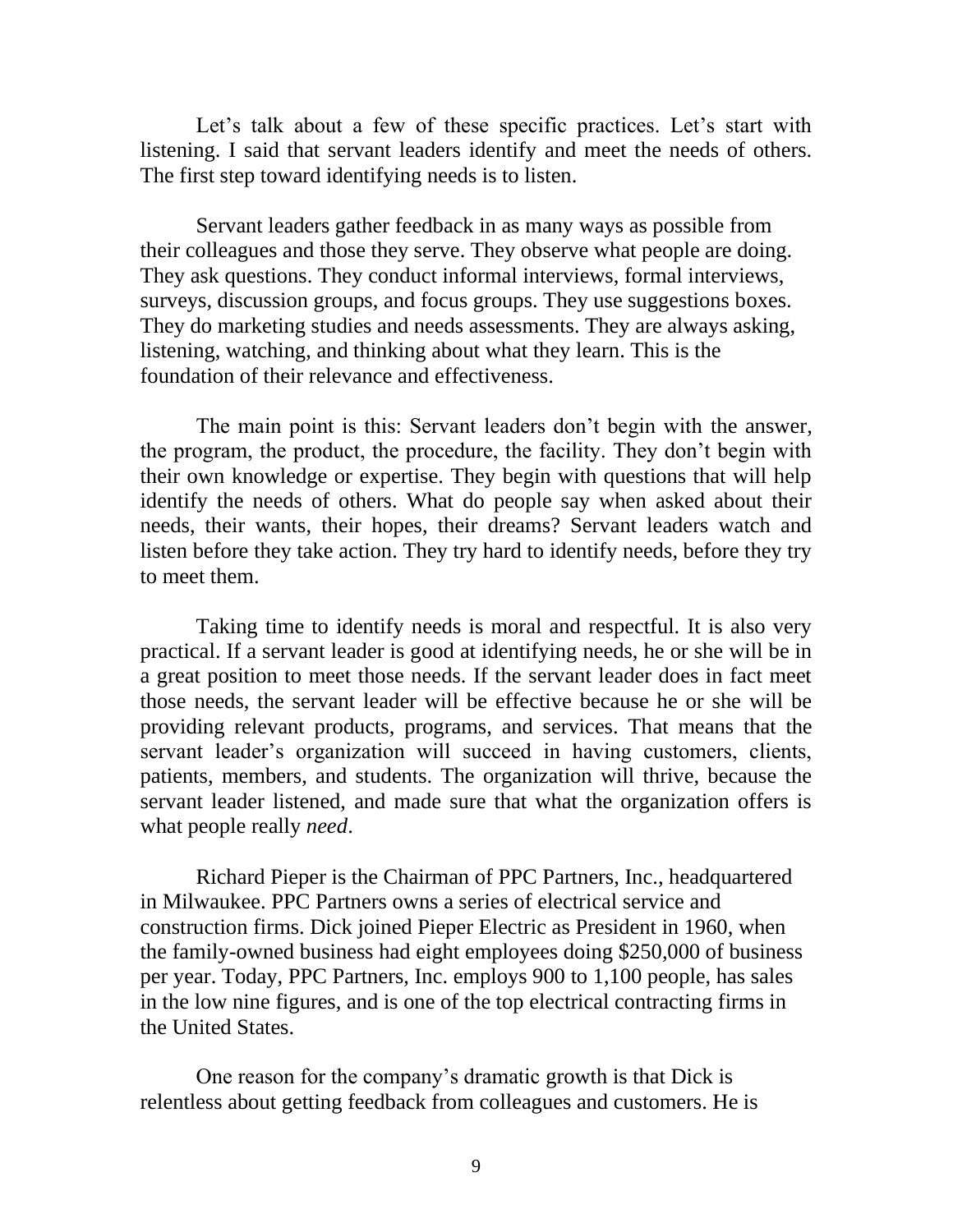always asking and listening. After every company semi-annual briefing, those who attended are asked to fill out an evaluation form that asks about the attendees' overall reaction to the meeting, pre-meeting communications, transportation, hotel, meeting room, food service (each meal), the program, and the chairman. They are asked what they enjoyed the most, and the least; what they learned and intend to implement; and what they recommend for future meetings. For regular meetings, there is a two-page "Post Meeting Reaction" form that asks similar questions. Dick even has a Chairman's Office Survey in which he asks each employee to rate him and his executive assistant on their quality of service, reliability, knowledge, and timeliness. Then of course there are regular surveys of customers. The comments are studied, and follow-up is comprehensive. At PieperPower, listening is a high priority. It is a broad-based, systematic process with a focus on constant follow-up and improvement.

Part of the listening process is testing products or services in their early stages of development, to make sure they are aligned with customer needs. Years ago, when developing a new four-wheel, all-terrain vehicle (ATV), Suzuki Motor Company engineers took prototypes of the ATV to the apple orchards of Washington and asked the owners and workers to try them out. The engineers watched and listened to the feedback they got from these early users. For example, the workers said they needed a basket for tools and insecticides, so the engineers added a basket.

One day, a manager took off into his orchard with an ATV, and was away a long time. The engineers began to worry. Did he have an accident? Did the prototype break down? Finally the manager returned with a big smile on his face. "That was fun!" he said. "I want to order 20 of these." It was only after listening and testing that the engineers knew that their product was ready to market.

#### *Inverting the Pyramid*

The traditional organizational hierarchy is a pyramid. There are a few people at the top—the people who have power. Then there are more people in the middle, often known as middle managers. Most of the people are at the base of the pyramid. These are the people who create and deliver the products, programs, and services that the organization provides.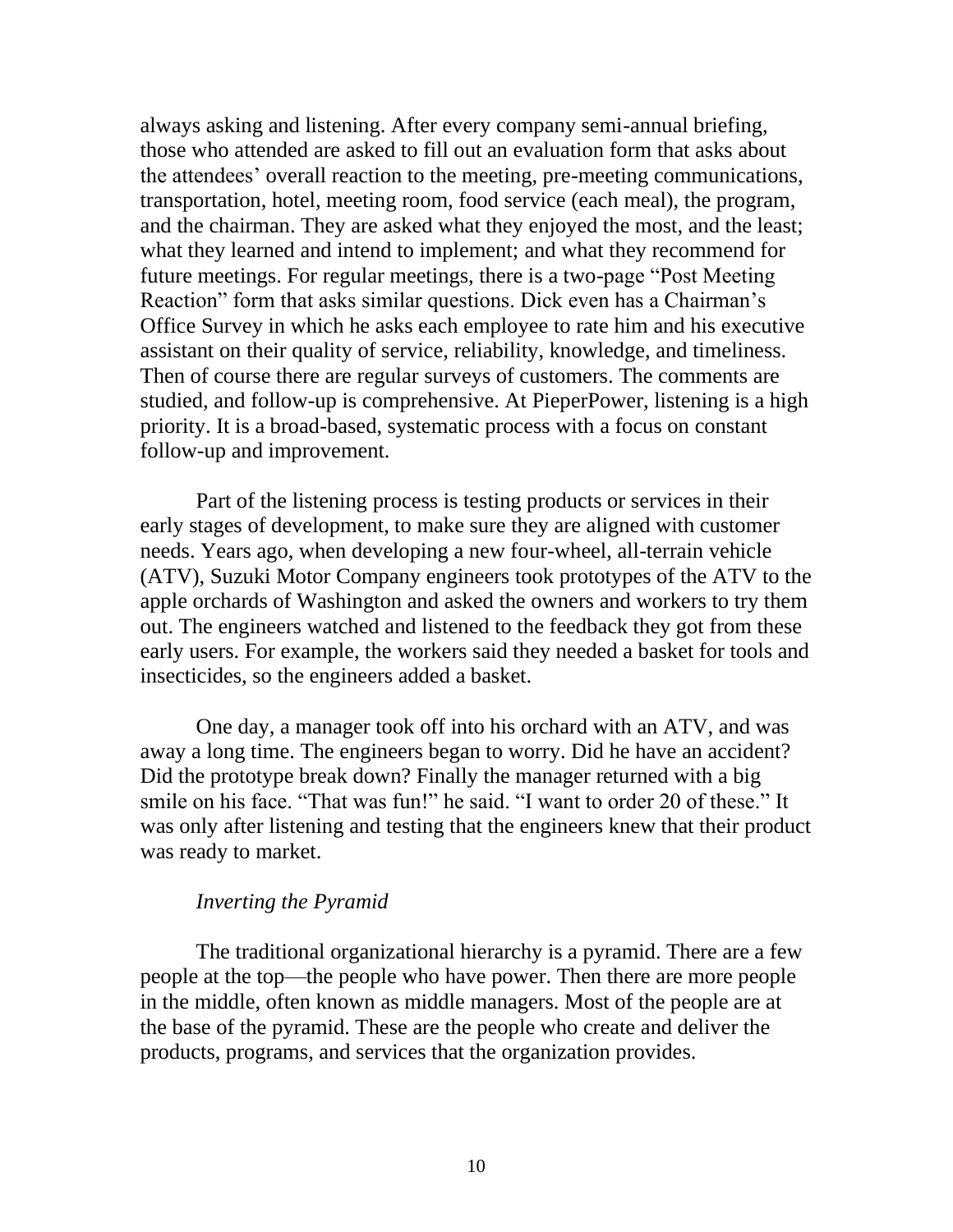Robert Greenleaf worked for AT&T when it was one of the largest corporations in the world. His final role there was Director of Management Research. He continually sought ways to improve the leadership and management of the company. One of his conclusions was that the pyramidal structure doesn't work.

One of the problems with the traditional pyramidal structure is that workers focus on pleasing their "bosses." When the pyramid is inverted, everyone in the organization can focus on pleasing customers, clients, members, or participants—the people whom the organization is designed to serve.

Ken Blanchard, in his book *Leading at a Higher Level*, pointed out that servant leaders stand at the top of the pyramid only when articulating the mission and vision of the organization, so everyone will know what direction the organization is going. After servant leaders have listened and set the direction, their role changes. Their role is to help everybody else implement the vision, and reach the goals. "They constantly try to find out what their people need to perform well and live according to the vision."

Steven B. Sample, President of the University of Southern California, told a story in his book, *The Contrarian's Guide to Leadership.* At the tender age of thirty, he was named deputy director for academic affairs of the Illinois Board of Higher Education. The board's chairman, George Clements, was a successful business man.

Sample recalled that when he started work, Mr. Clements advised him to spend only 10 percent of his time hiring, evaluating, exhorting, praising, and motivating the people who reported directly to him. Clements said: "For the remaining 90 percent of your time you should be doing *everything you can* to help your direct reports succeed. You should be the first assistant to the people who work for you." Clements told Sample to "work for those who work for you!" Sample said:

If you're not in the process of getting rid of a lieutenant, bend over backwards to help him get his job done. That means returning his phone calls promptly, listening carefully to his plans and problems, calling on others at his request, and helping him formulate his goals and develop strategies for achieving those goals. It's not simply that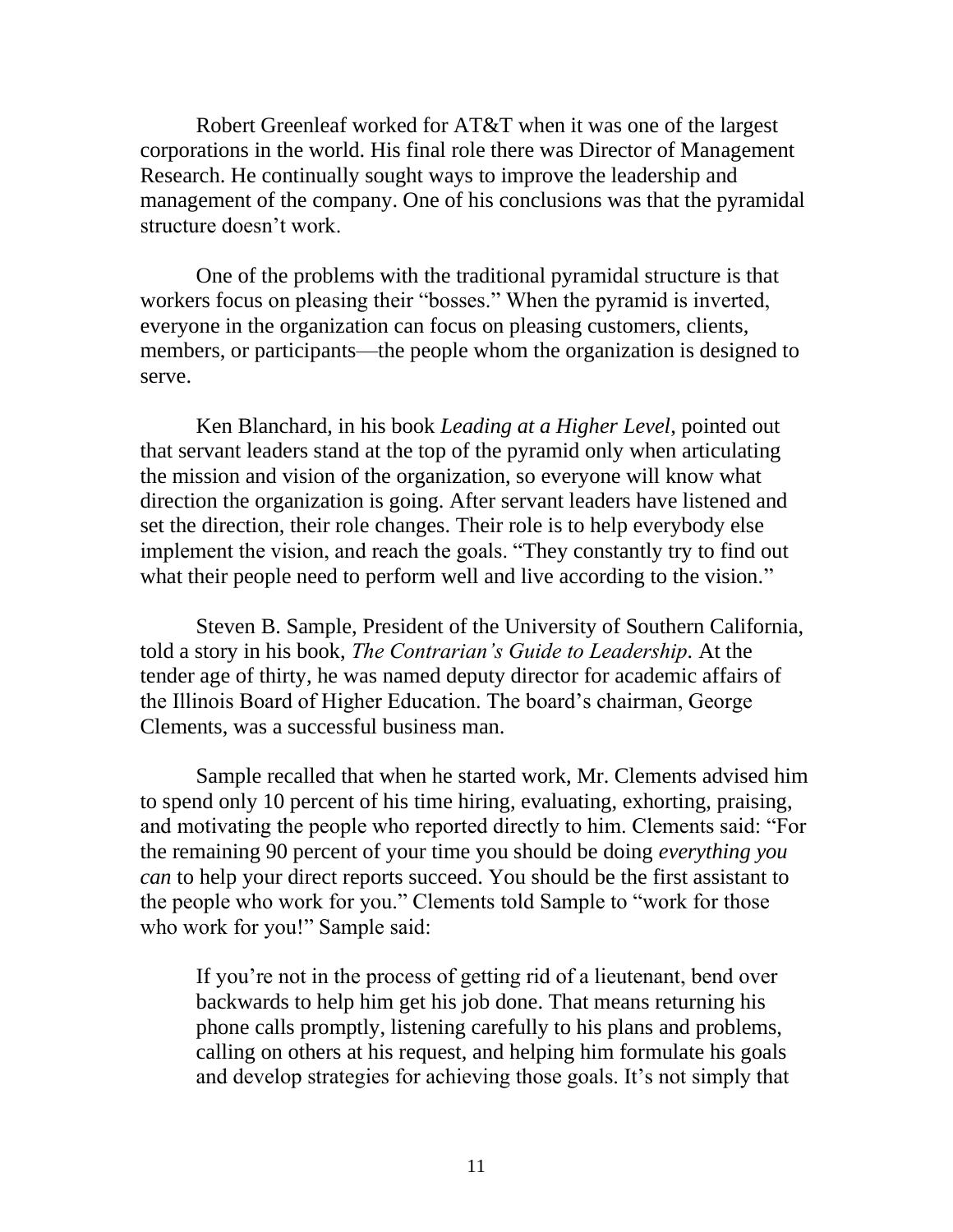you should be your lieutenant's staff person, you should be his *best*  staff person.

In *The Servant Leader*, James Autry puts it this way: "One of the primary functions of the manager/leader is to assure that people get the resources they need to do the job. To be a leader who serves, you must think of yourself as—and indeed must be—their principal resource."

## *Developing your colleagues*

Robert Greenleaf thought that the development of workers was as important as the work. In his essay on "Servant Leadership in Business," he proposed a new business ethic:

Looking at the two major elements, the work and the person, the new ethic, simply but quite completely stated, will be: *the work exists for the person as much as the person exists for the work*. To put it another way, the business exists as much to provide meaningful work to the person as it exists to provide a product or service to the customer.

TDIndustries is a highly successful air conditioning and electrical contracting company based in Dallas. It has repeatedly been on Fortune magazine's list of the 100 Best Companies to Work for in America. Its "Mission Statement" is built on this ethic articulated by Greenleaf—that the work exists for the person as much as the person exists for the work. The TDIndustries Mission Statement says: "We are committed to providing outstanding career opportunities by exceeding our customers' expectations through continuous aggressive improvement." The Mission Statement is elaborated by saying, "We believe in continuous, intense 'peopledevelopment' efforts, including substantial training budgets." The worker is as important as the work.

#### *Coaching, not controlling*

In the power model, and most management textbooks, the assumption is that a leader or manager exercises power to "control" his or her unit or organization. The people who report to the manager constitute his or her "span of control." The manager's job is to "keep things under control."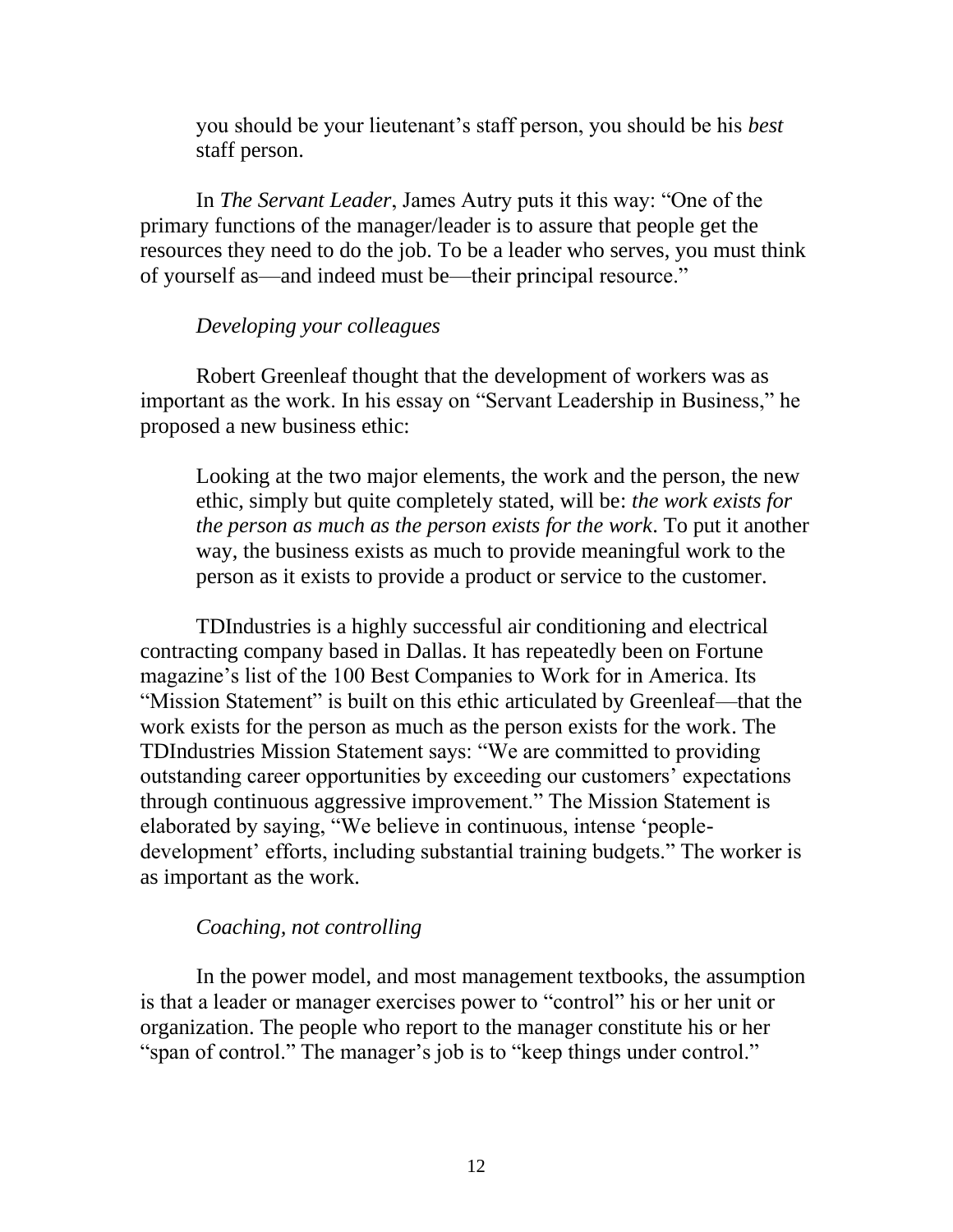James Showkeir is an organizational development expert who assists organizations in implementing servant leadership. He points out that focusing on control and compliance has a high cost. Showkeir said:

Compliance is not commitment. Compliance does not create passion. Compliance does not make individuals wiser. Compliance does not encourage choosing accountability. Compliance does not lead to creativity, flexibility, differentiation, and speed. Compliance does not create meaning and purpose. Compliance does not breed freedom. Meaning, purpose, and freedom ensue from struggle, risk, and engagement; compliance cuts us away from these.

Servant leaders are not focused on controlling their "subordinates." They do not measure their status in terms of their "span of control." They are not focused on compliance. Instead, they are focused on coaching and mentoring. They teach, they encourage, and they provide timely feedback.

One reason that servant leaders don't focus on controlling others is that *nobody really controls anybody else*. Each of us controls our own time and attention, but nobody else's. Yes, a leader can threaten, or persuade, or plead, but individuals have to decide if they are going to cooperate and respond to the leader. A leader may have "authority," but those she or he leads have to accept and respond to that authority, or nothing will happen.

For the leader, then, giving orders is not enough. You have to make sure that people understand, see the purpose, are in personal alignment, and are willing and able to do what is requested. You can't *make* them do that. It would be like ordering someone to be charming. It doesn't work.

Servant leaders know that people are not only capable of resisting an order—they are free to leave the organization and find a job somewhere else. Jack Lowe, Jr. of TDIndustries points out that "Your best employees have the talent and ability to leave your company and find work elsewhere if they want to. So you should lead them the way you lead volunteers."

# **The Three Options**

Let me ask this question: Why would anyone want to be a servant leader? Some become servant leaders as a result of devout faith—they are following the scriptures in their religion. But I think most servant leaders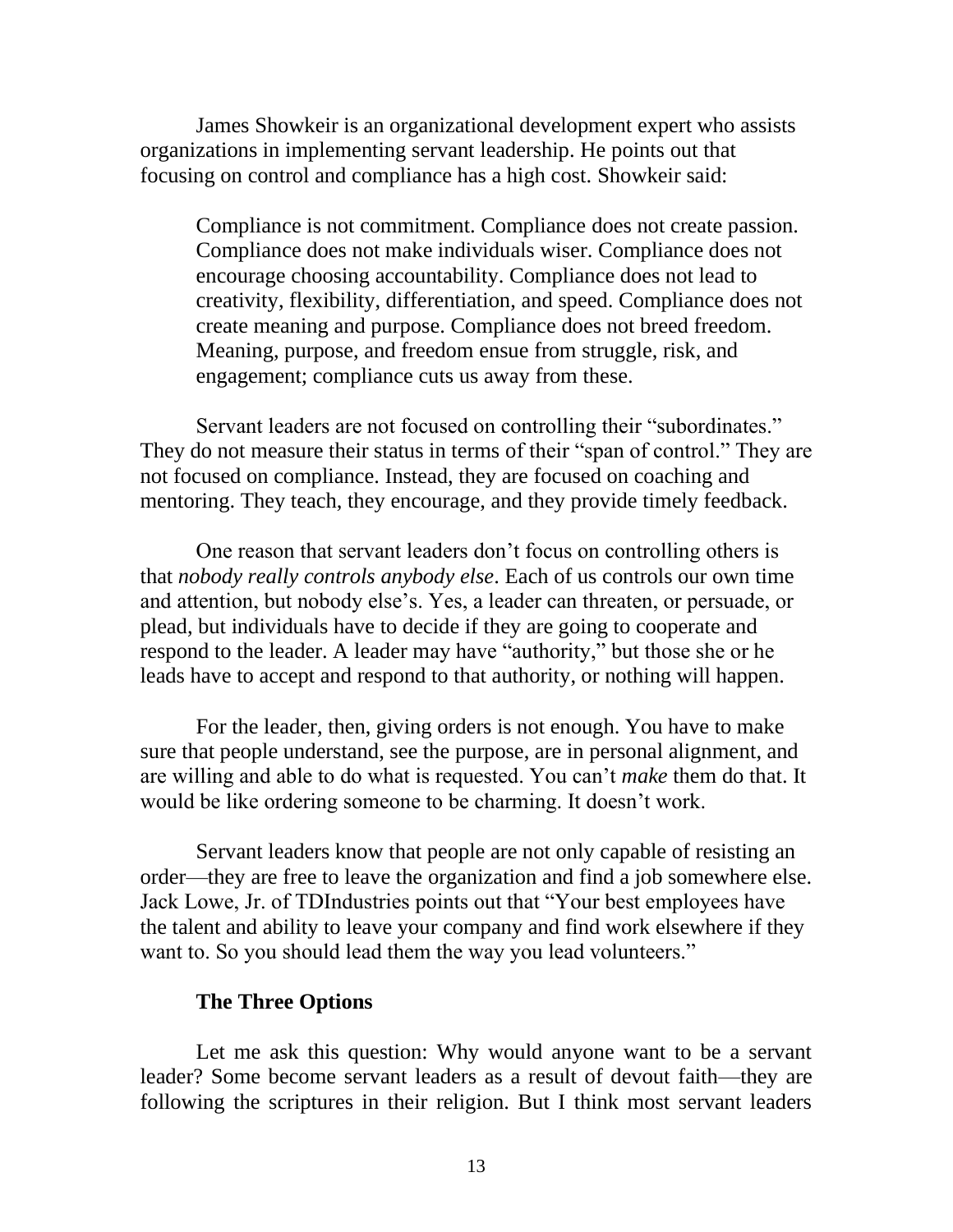back into it, over time, as part of their life experience. I can think of two reasons that happens. First, servant leaders make a moral decision, and second, they discover where to find the most meaning in life.

Let's start with the moral decision. When you understand that people have many needs, I think you have only three basic options:

> (1) do nothing, and ignore the needs of others--which is an option I consider a moral failure; or

> (2) take advantage of people's weaknesses, cynically exploit their needs, and seek personal gain at their expense-- which is an option I consider an even worse moral failure; or

(3) do the right thing, and try to meet people's needs.

The third option is the servant leader option, and it is the only moral one. That is still the right option, even if you fail to achieve what you hope to achieve.

If you try to do what is right and good and true, and feel that you have failed, you may be tempted to shift to the cynical option of exploiting others or the indifferent option of doing nothing. But there is no justification for falling into the two *immoral* options, just because things are not going the way you had hoped, or people don't appreciate what you have done, or people even criticize you for the good you are trying to do. Servant leaders stay with the third option, no matter how difficult it may be.

The issue of appreciation is a big one. Many of us feel that we are being taken for granted. Many of us are right. The people we serve don't appreciate us, so why should we give them our best? The answer is that we have our own integrity and standards, and we derive a sense of meaning and satisfaction from doing a great job. It doesn't matter whether anybody else knows or appreciates what we do— *we* know. We know what we're doing, and we still have to do what's right. We still have to be the best we can be. This is about *us*, not *them*. This is about how much *we* care, not about how much *they* care.

Each of us likes to be appreciated. That's normal. But it is hard to be a servant leader if you crave applause. Focusing on applause means that you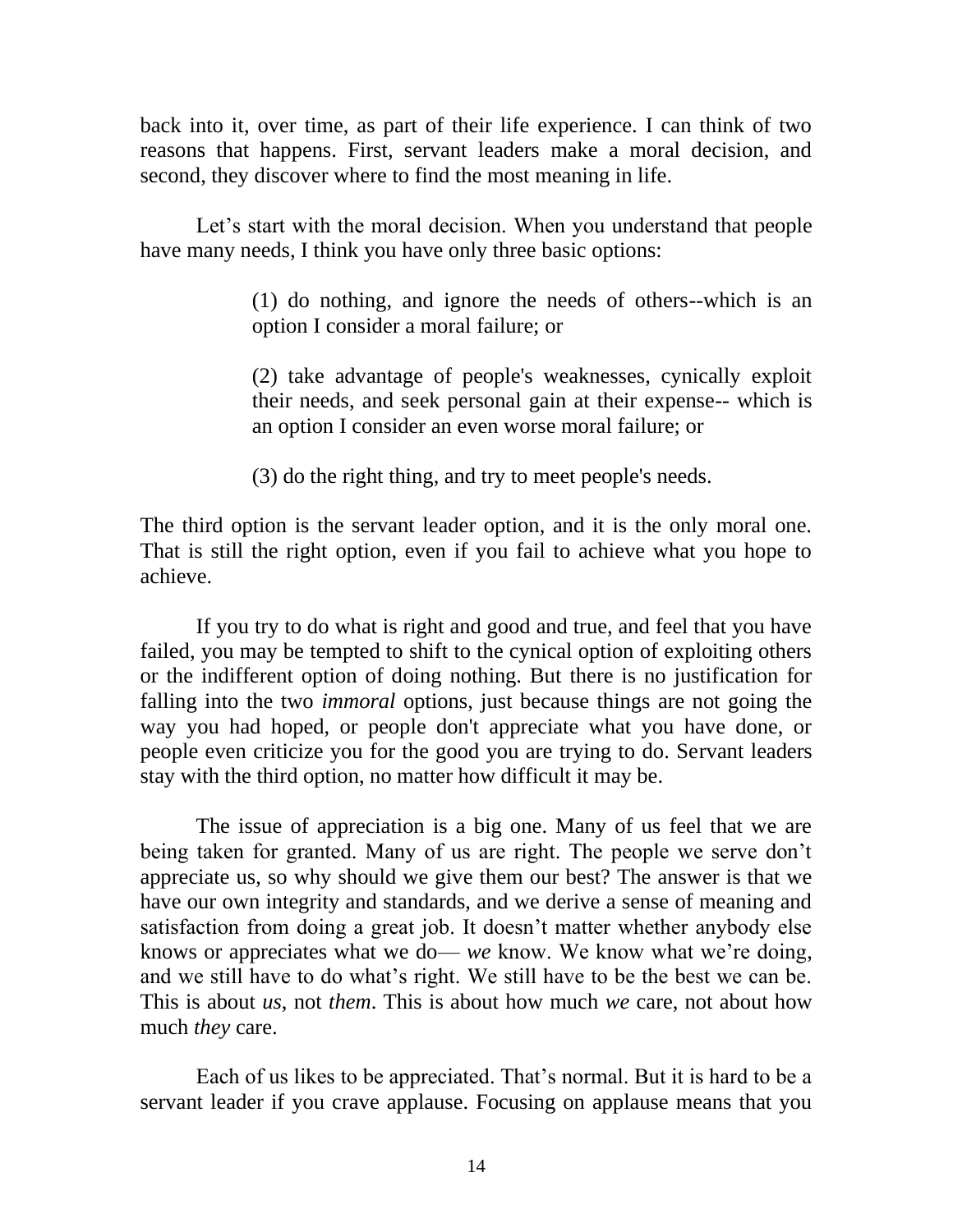are focused on yourself, not others. You should focus instead on the meaning and satisfaction that you receive when you help others. That is something that nobody can take away from you. The meaning and satisfaction are yours, whether anybody else applauds or not.

I was fortunate to learn this early in life. One of the real "aha!" experiences of my life occurred as I walked to the stadium for the student awards ceremony at Roosevelt High School my senior year. It occurred to me that I was so happy about what I had done that year, and felt so good about what I had learned, and who I had helped, that I didn't need any awards. *I had already been rewarded*. I already had the sense of meaning and satisfaction that came from doing a good job. That realization was a major breakthrough for me. I felt liberated. I felt an immense inner peace.

## **The Paradoxical Commandments**

I went to college during the sixties. It was a time of conflict and confrontation on many college campuses, but also a time of hope and idealism. I was working with student leaders, back then. I saw a lot of idealistic young people go out into the world to do what they thought was right, and good, and true, only to come back a short time later, discouraged, or embittered, because nobody seemed to appreciate them, or they didn't get the results they wanted to get.

I wanted change, too, but in my writing and speaking during the sixties, I encouraged students to work with each other, and work through the system, to achieve change. I had two messages for these students. First, I told them that they really had to love people. Change usually takes time, and love is one of the only motivations that can keep you going, keep you with the people and with the process until change is achieved. Second, I told them that if they went out and did what they thought was right and good and true, they would find meaning and satisfaction, and that meaning and satisfaction would be enough. If they had the meaning, they didn't need the glory.

In 1968, at the height of the student unrest on American college campuses, I wrote a booklet for student leaders. I was 19, a sophomore in college at the time. In the booklet I urged high school student leaders to learn how to work through the system to get things done. I challenged them with what I called "The Paradoxical Commandments of Leadership." You have the handout: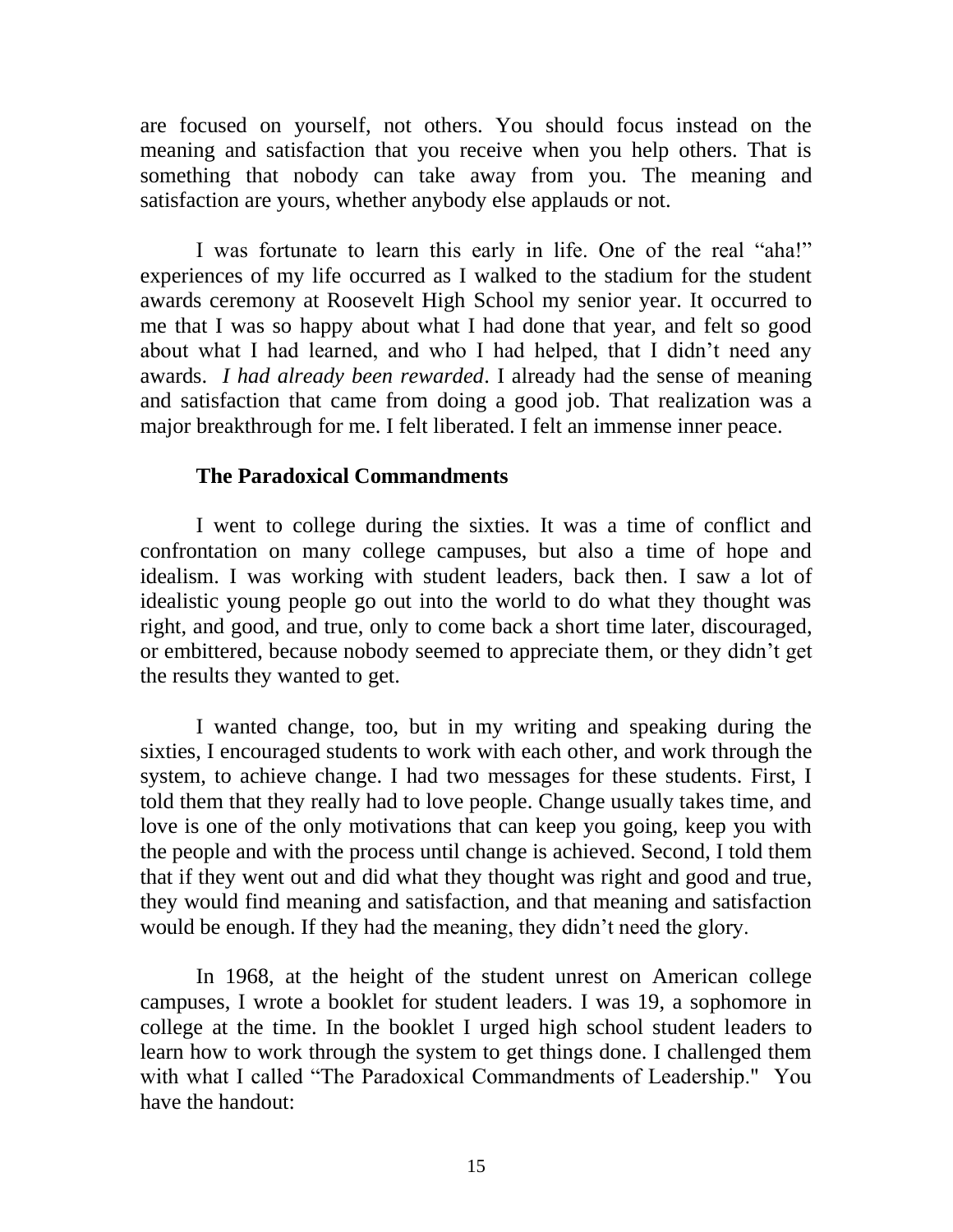[Hand out]

1. People are illogical, unreasonable, and self-centered. Love them anyway.

2. If you do good, people will accuse you of selfish ulterior motives. Do good anyway.

3. If you are successful, you win false friends and true enemies. Succeed anyway.

4. The good you do today will be forgotten tomorrow. Do good anyway.

5. Honesty and frankness make you vulnerable. Be honest and frank anyway.

6. The biggest men and women with the biggest ideas can be shot down by the smallest men and women with the smallest minds. Think big anyway.

7. People favor underdogs but follow only top dogs. Fight for a few underdogs anyway.

8. What you spend years building may be destroyed overnight. Build anyway.

9. People really need help but may attack you if you do help them. Help people anyway.

10. Give the world the best you have and you'll get kicked in the teeth. Give the world the best you have anyway.

The Paradoxical Commandments are about finding personal meaning in the face of adversity. That's why the first phrase in each commandment is about adversity, or difficulty, or disappointment. People are illogical, unreasonable, and self-centered. The good you do today will be forgotten tomorrow. People really need help, but may attack you if you do help them.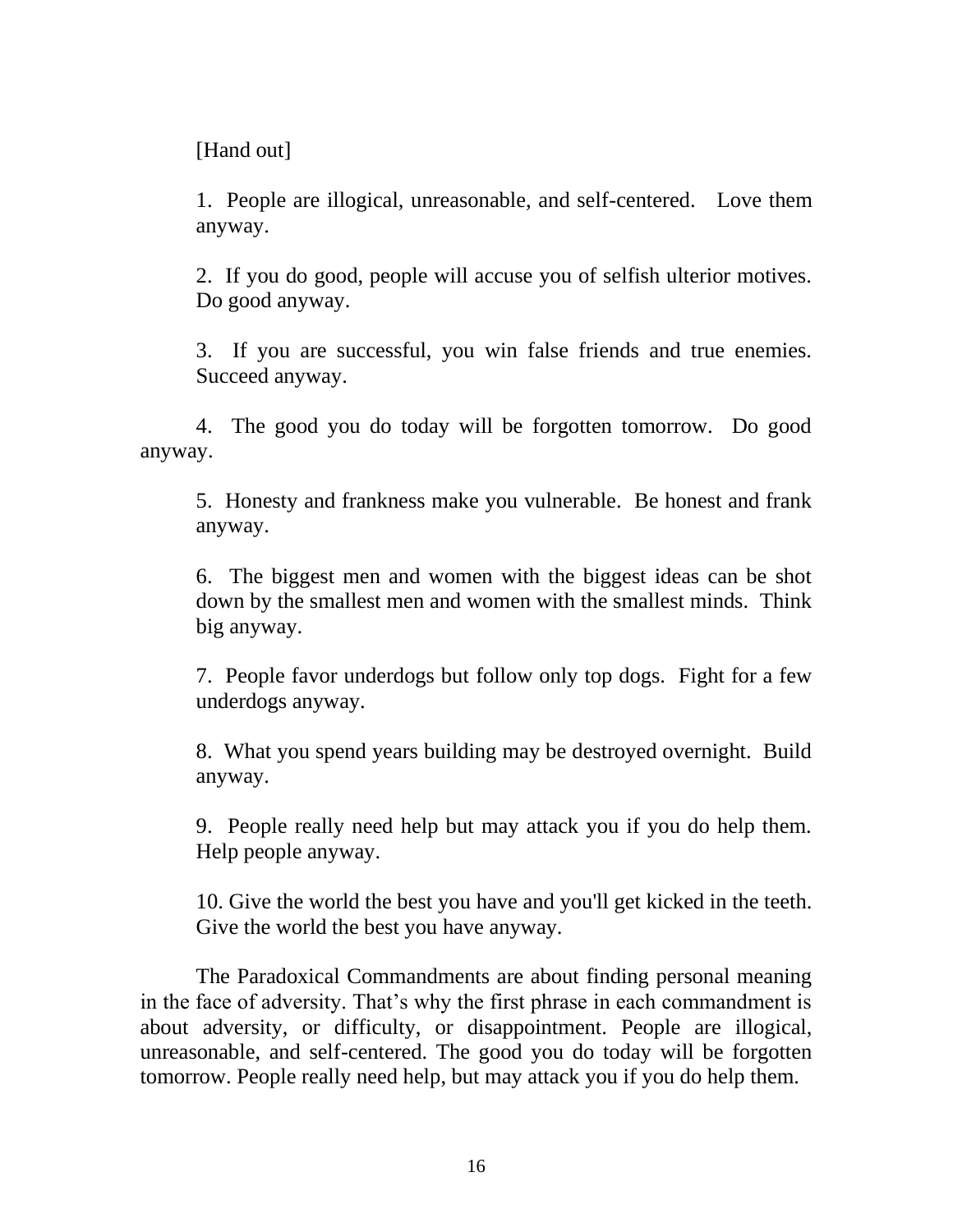But each statement about adversity is followed by a positive commandment: Love people anyway. Do good anyway. Help people anyway.

The paradox is this. The world may be difficult—the world may be crazy—but you and I can still find personal meaning and deep happiness. We do that by facing the worst in the world with the best in ourselves.

The fact is that you and I, as individuals, can't control the external world. We can't control the world economy, and the rate of population growth. We can't control the weather, or natural disasters like fires and floods. We can't control when terrorists may strike or wars may break out. We can't control which companies will acquire which companies, and which jobs will be downsized and which jobs will open up. We can work hard, and prepare, and seize opportunities—and we should. We can join with others to influence those external events—we should do that, too. But there are lots of things in our external world we just can't control.

What we can control is our inner lives. You and I get to decide who we are going to be and how we are going to live. And we can live our most cherished values, and we can be close to our families and friends, and we can do what we know is right and good and true—no matter what. *No matter what*. The good news is that these are the things that give people a lot of personal meaning for many, many years. The even better news is that personal meaning is a key to being deeply happy.

What do I mean by "deep happiness"? I mean the kind of happiness that touches your spirit and connects with your soul. It is hard to describe. Some people call it joy, or self-fulfillment, or self-actualization, or being centered. Others call it living their passion, or following their bliss. For people of faith, it may be finding God's will for their lives, and then living that will. But however we describe it, personal meaning is a key.

Some people see the Paradoxical Commandments as a personal declaration of independence—a declaration of independence from all the external factors we don't control. No matter what happens out there, I can still find meaning and happiness. My meaning and happiness are independent of the events in the external world.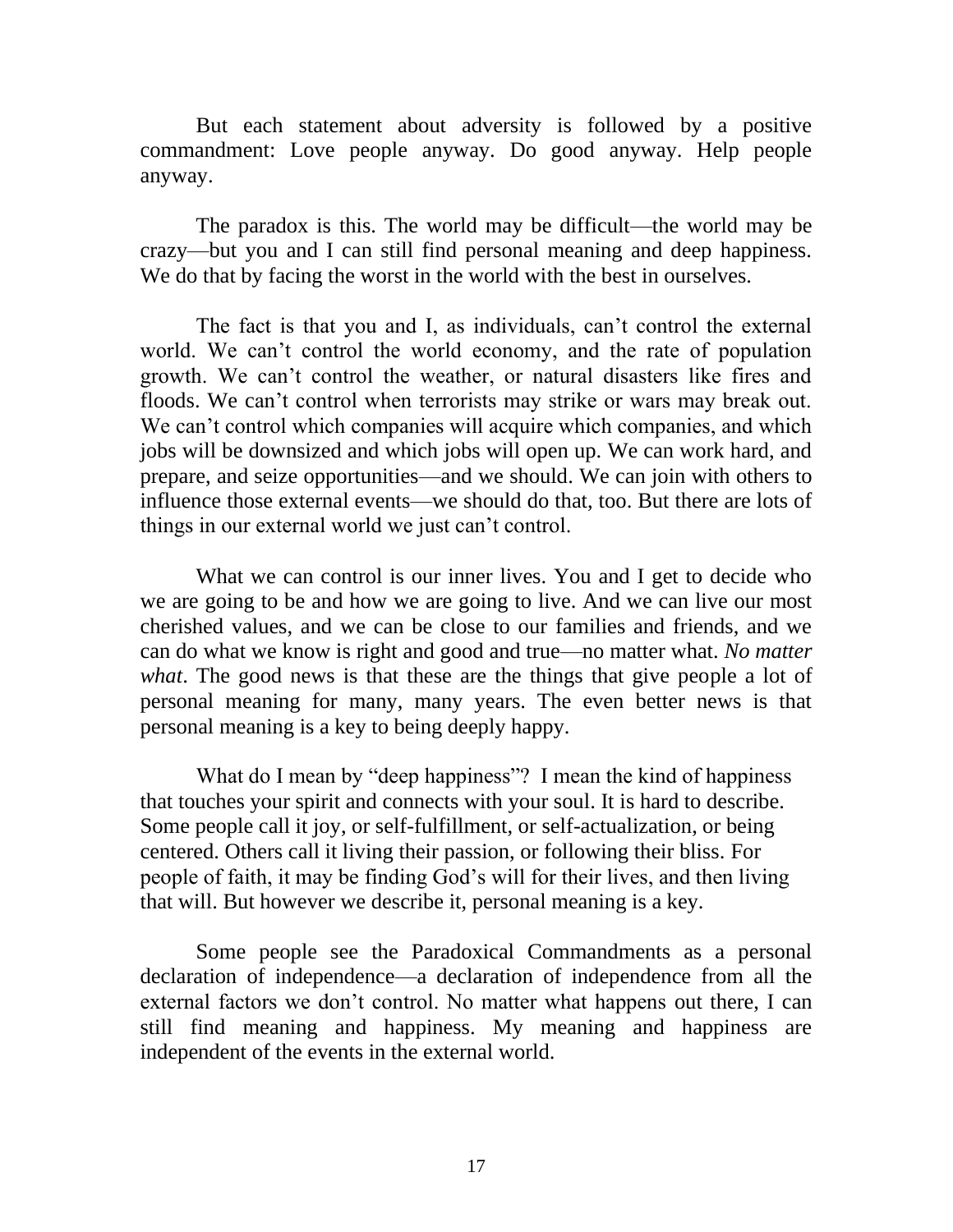Other people call the Paradoxical Commandments a "no excuses" policy. Sure, some people are illogical, unreasonable, and self-centered. So what? That's no excuse. You have to love them anyway. You don't want to limit your life by limiting your love. And maybe the good you do today will be forgotten tomorrow. So what? That's no excuse. You don't run out and do bad. You have to do good anyway. That's your character, that's your spirit, and that's where you're going to find the most meaning.

Some people have told me that when they first read the Paradoxical Commandments, they thought I must have been having a very, very bad year when I wrote them. That's not true. Well… I was 19, and I couldn't get a date. Actually it was worse than that. I could get a date, but then I would spend the evening talking about the meaning of life, and I couldn't get the next date… But I have always been very optimistic. I think that if you do what is right, and good, and true, things will usually work out for you, and you will often receive recognition and praise.

But what if you don't? What if you put your heart and mind and soul into a project, and it fails? What if you do a brilliant job, and nobody notices? The answer is: So what? *So what?* You still have to be who you have to be. You still have to do what you have to do. You still have to live your most cherished values, and be close to your family and friends, and do what you know is right and good and true because— that's where you're going to find the most personal meaning. That's where you're going to find the deepest happiness. And you don't want to give that up. Don't ever, ever give that up—certainly not when times are tough. Certainly not then.

#### **The Origin of the Paradoxical Commandments**

I wrote the Paradoxical Commandments in 1968, when I was 19, a college sophomore. I wrote them as part of a booklet for student leaders, entitled *The Silent Revolution: Dynamic Leadership in the Student Council.* It was published by Harvard Student Agencies and later by the National Association of Secondary School Principals. About 25,000-30,000 copies were sold or distributed between 1968 and 1972.

I went on with my life, and for 25 years, I didn't know that the Paradoxical Commandments were spreading around the world. What I know now is that people were taking the Paradoxical Commandments and putting them up on their walls, and their refrigerator doors, and putting them into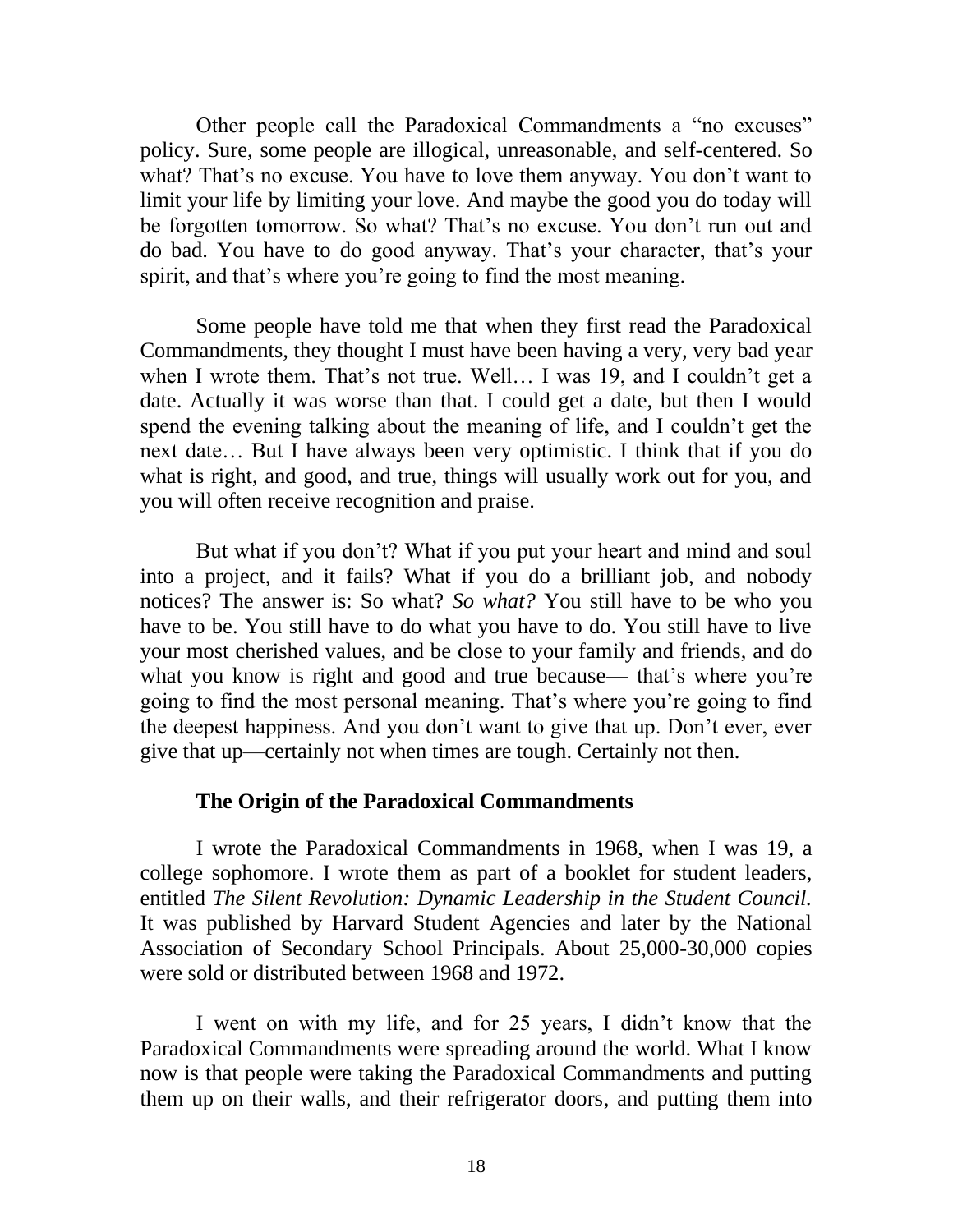speeches and articles. They spread around the world, until today it is estimated that they have been used by millions of people.

From doing some searches on the internet, I know that they were used by business leaders, politicians, military commanders, religious leaders, teachers, social workers, coaches, and students. They were used by Boy Scouts in Canada and the United States. They were used by Rotary Clubs in Malaysia, Hong Kong, and Alabama—I like that combination! They were used by student leaders in South Africa, and the Cambodian Free Speech Movement, and a university in Belgium. They are on an Iranian website for news and culture. They were used by a homeless shelter in Philadelphia, a welfare agency in Texas, a Family Council in Ohio, a Methodist church in Kansas. They were used by Karl Menninger in a speech at the United Nations in 1981. They were used by Abel Muzorewa, a Methodist Bishop, who was the President of Zimbabwe-Rhodesia. They have been translated into Japanese and used in homilies by a Japanese Catholic priest in Tokyo. They are being used with an Eskimo group in Canada. They were published in John C. Maxwell's book, *Becoming a Person of Influence,* and Rev. Robert Schuller's book, *Turning Hurts into Halos*, and Wayne Dyer's book, *There's a Spiritual Solution to Every Problem*. They are in Stephen Covey's newest book, *The 8th Habit*.

If you go to the internet and use a search engine, and type in the first phrase of the first commandment, "People are illogical, unreasonable, and self-centered, love them anyway," you will get as many as 100,000 hits. Not all of those are the Paradoxical Commandments, of course. Friends tell me the commandments are on at least 6,000 websites. My favorite website… well, I don't know if I should share this…. Well, my favorite website is the website of the English Cocker Spaniel Club of America!

#### **The Mother Teresa connection**

The discovery that changed my life happened at my Rotary Club meeting, which took place at the Royal Hawaiian hotel in Honolulu in September 1997. My fellow Rotarian got up to do the inspiration. He noted that Mother Teresa had died, and said that in her memory, he wanted to read a poem she had written. I bowed my head in contemplation, and what I heard was eight of the original ten Paradoxical Commandments, exactly as I had written them thirty years before.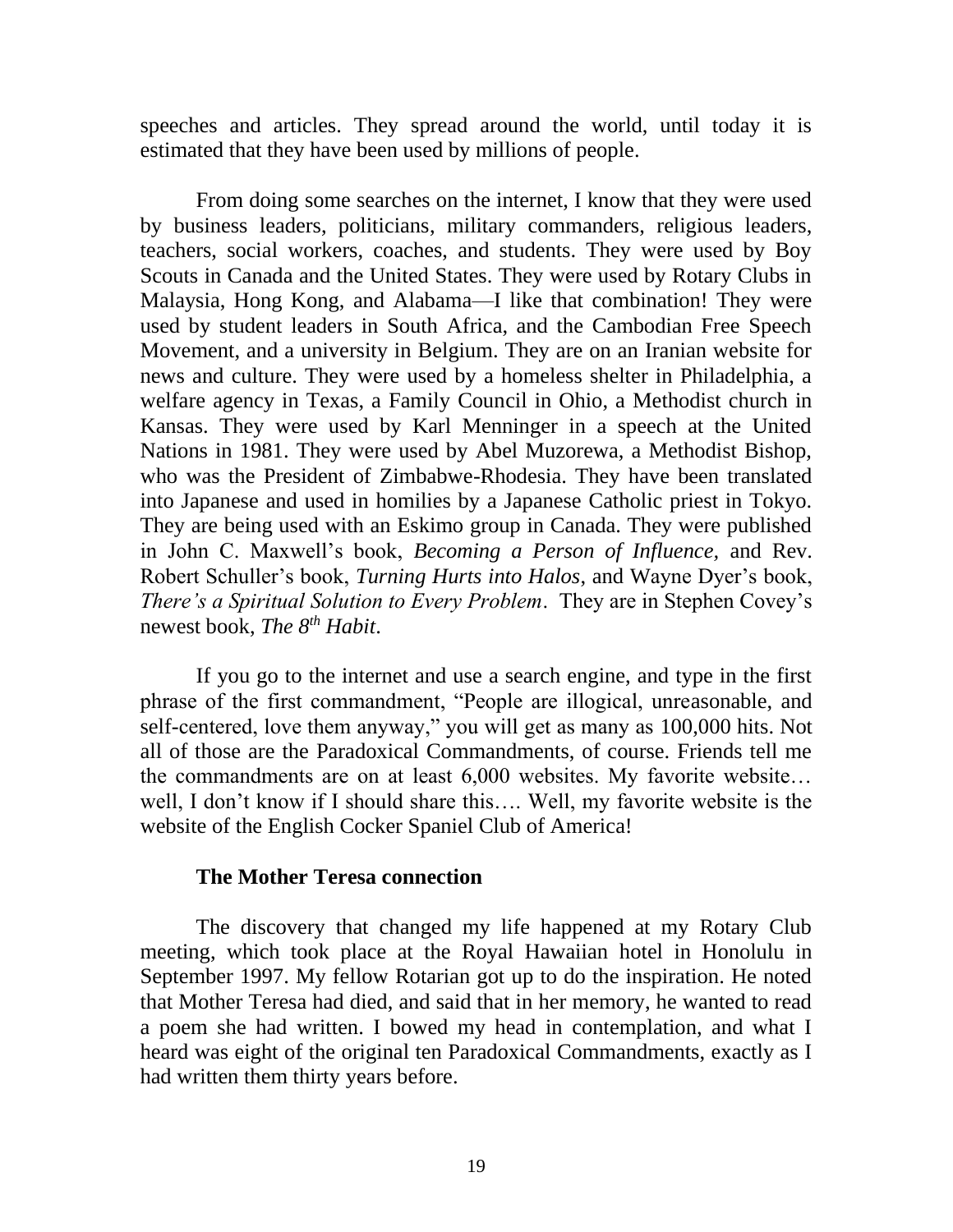I was astonished, but I was cool—I didn't jump up and go "Hey!" I just went up after the meeting and asked him where he got the poem. He said, "Isn't it wonderful?" And I said, "Well, actually, I wrote it." He didn't say a word, but he gave me a look. I don't know what the look meant to him, but to me, it meant "you poor, delusional megalomaniac." I said, but where did you get it? He said it was in a book about Mother Teresa, but he couldn't remember the title.

The next night I went to a bookstore and started looking through the shelf of books about the life and works of Mother Teresa. I found it, on the last page before the appendices in a book entitled, *Mother Teresa: A Simple Path*, compiled by Lucinda Vardey. The Paradoxical Commandments had been reformatted to look like a poem, and they had been re-titled "Anyway." There was no author listed, but at the bottom, it said: "From a sign on the wall of Shishu Bhavan, the children's home in Calcutta."

That really hit me. I wanted to laugh, and cry, and shout—and I was getting chills up and down my spine. The idea that Mother Teresa had put the Paradoxical Commandments up on the wall to look at from time to time as she and her colleagues ministered to their children—that touched me deeply. That was when I decided to write and speak about the Paradoxical Commandments again after 30 years.

*The New York Times* called me the Rip Van Winkle of inspirational gurus. I wrote something when I was 19, thirty years went by, and then I "woke up" and discovered where it had traveled all those years.

I have now published three books about the Paradoxical Commandments. As a result of the books and the publicity, every month about 10,000 people from 70 or 80 countries visit my website, and many of them send me messages. They tell me what the Paradoxical Commandments mean to them—how they have used them to raise their children, or get through a tough time at work, or establish their goals.

I set out to inspire people, and now they are inspiring me. I have become part of a growing network of kindred spirits, and I am deeply grateful.

Servant leaders understand the Paradoxical Commandments. The Paradoxical Commandments focus on personal meaning, and so do servant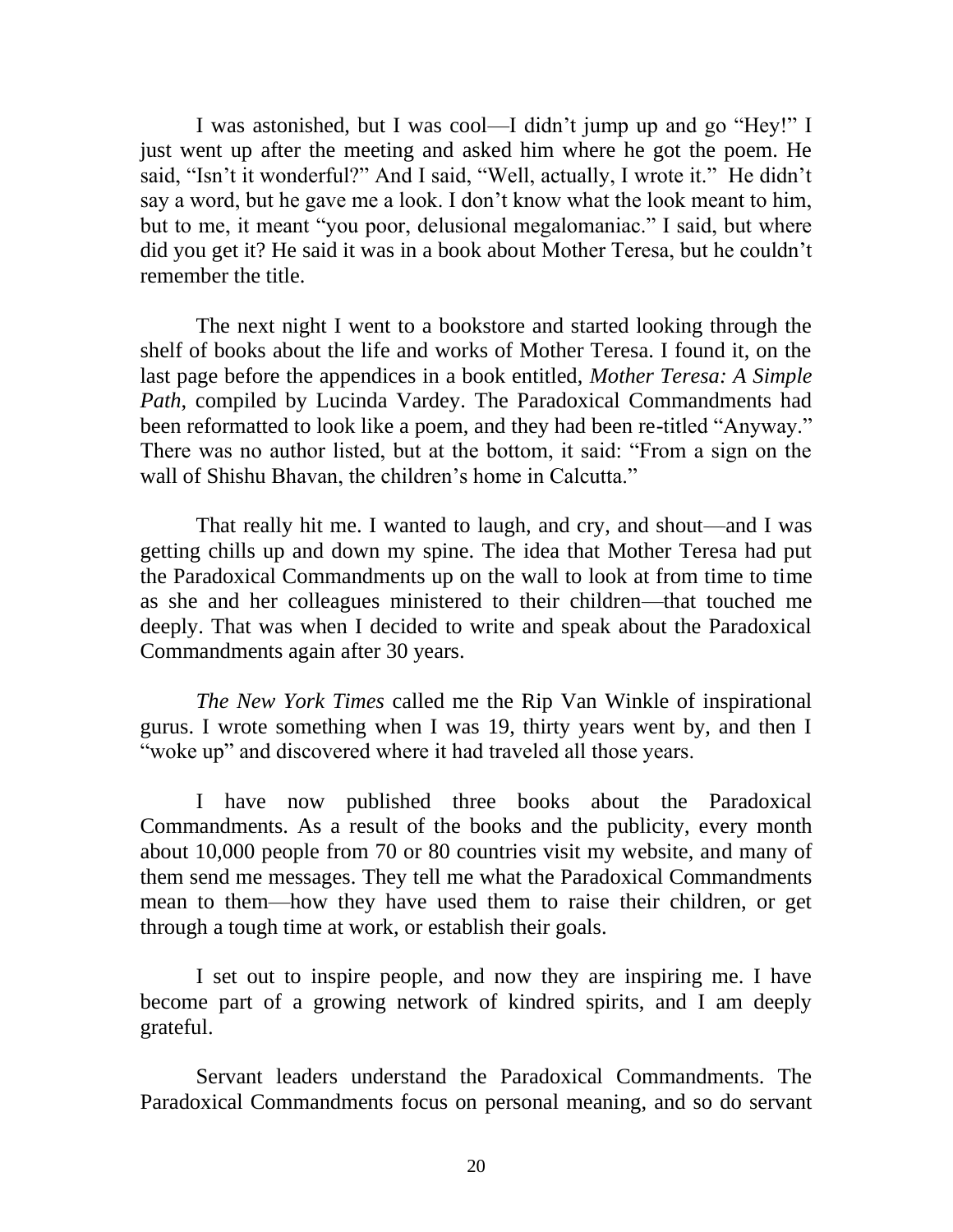leaders. That is what makes it possible for them to keep working, whether they get applause, indifference, or even a negative response. They like to be treated well, but they are not especially concerned when they are treated badly. Servant leaders are not worried about the attention others pay to them, but the attention they pay to others. That's where the meaning is to be found.

# **Meaning Maximizers**

Remember I said that I think people become servant leaders because, first, they make a moral decision, and second, they discover where to find the most meaning in life.

Let's talk about meaning. There is no more dramatic example of the importance of finding meaning than the story of Viktor Frankl, a Jewish psychiatrist who survived the Nazi concentration camps in World War II. In his book *Man's Search for Meaning*, Viktor Frankl described his experiences as a prisoner. It is a painful story of immense suffering and sorrow. Prisoners had to work each day with little food, clothing, or sleep, in an environment of constant fear and death. Frankl observed that prisoners who had faith in the future, who still had a reason to live, were the ones who were most likely to survive. From this, he developed his theory of *logotherapy*, or meaning therapy, in which a patient is "confronted with and reoriented toward the meaning of his life." Frankl broke with Freud and disagreed with Jung. He didn't believe that sex or power were the primary drives. Frankl believed that "striving to find a meaning in one's life is the primary motivational force in man."

Finding meaning is an intrinsic motivator. People who are intrinsically motivated are happier, more productive, more innovative, more committed, and less likely to burn out than people who are not intrinsically motivated. People who are intrinsically motivated are also mentally healthier than those who are extrinsically motivated. So finding meaning has many benefits.

Servant leaders know that the search for success and the search for meaning are not the same thing. They may overlap, but they are not the same. The things that our commercial, secular society considers to be attributes of success may have little to do with personal meaning.

For example, power is a symbol of success. But people learn that there is more meaning in helping people than in ordering them around. Wealth is a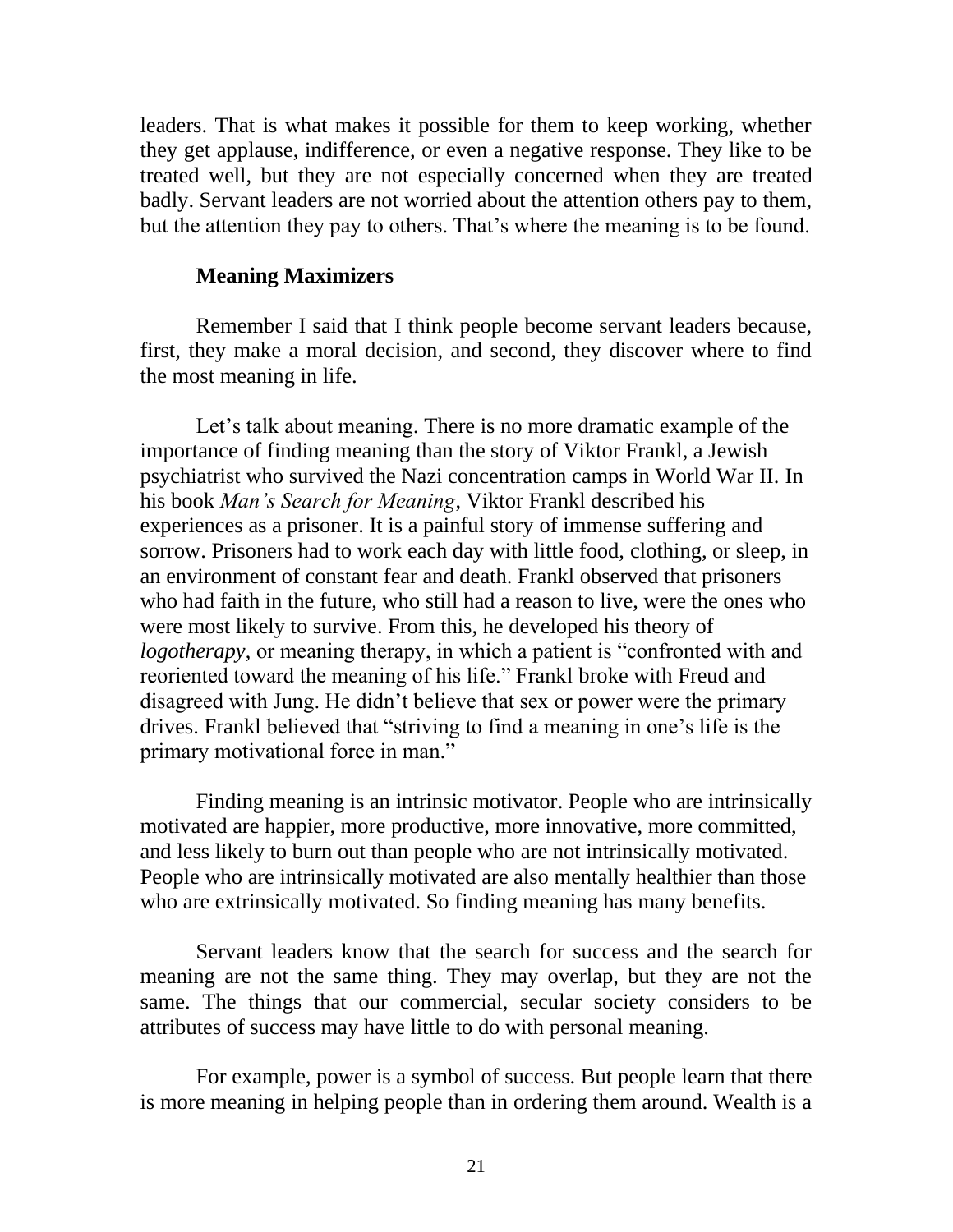big symbol of success. But even the wealthy discover that there is more meaning in appreciating the richness of daily life—family, friends, hobbies, sunsets—than in possessing money. Fame is a symbol of success, but the famous know that there is more meaning in being intimately known to a few people, than being superficially known to millions of people. Winning is a symbol of success, but people learn that there is more meaning in always doing their personal best, win or lose.

The symbols of success are not necessarily bad. They're just *not enough*. It is not enough to get ahead. We also need to get meaning.

#### **My Hobby**

One of my hobbies is conducting research on sources of personal meaning. Over the past few years I have surveyed about 3,000 people on the sources of meaning in their lives. Many of them have been college students. I have used a survey instrument that asks people to rate 27 different sources of personal meaning on a scale of 1 to 10, in which 1 is low and 10 is high. I have used samples of convenience, not random samples, so I can't extrapolate from them to larger populations. But the results are interesting.

All the groups I have surveyed have given the highest average rating to "my family." The rating is always a 9.0 or higher. Most have given the next-highest rating to "giving and receiving love." Other sources of personal meaning that have received high ratings are "intimate relationships," doing my personal best," "a sense of accomplishment," and "living my values." I find these results encouraging.

Even more interesting, I think, is that all the groups I have surveyed so far have given low average ratings to power or influence; winning; and fame—all typical symbols of success. These symbols of success usually get a 3, 4, or 5. The average ratings for money or wealth are always pretty low, as well—a 5 or a 6. People know that these are not important sources of personal meaning.

## **The Four Universal Sources of Personal Meaning**

People ask me—what are some really basic, universal sources of personal meaning? I would pick four. These are four principles or ideas that I think can be found in most of the world's great religions and the teachings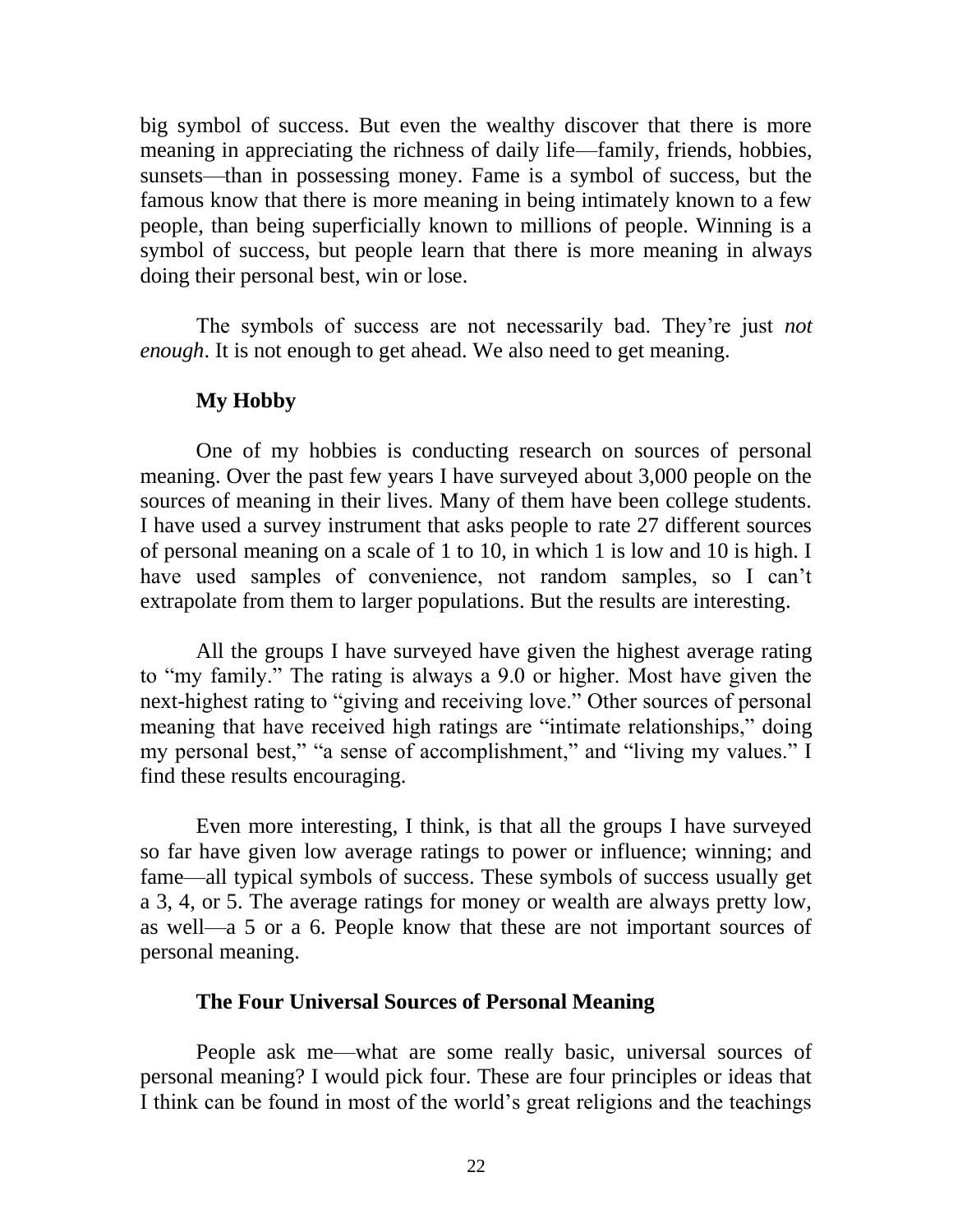of many spiritual leaders. They won't surprise you. Here they are: Love people, help people, live ethically, and don't be too attached to material things.

I think there is a causal link between these four principles. If you love people, you will want to help them, and if you are loving and helping people, you will want to treat them right—you will want to treat them ethically. And if you are busy loving and helping others and treating them right, you are probably more focused on people than on things, so you probably aren't too attached to material things.

These fundamental sources of meaning are available to you every day. Think about it. You are among the lucky ones. You are having an impact, and you can see that impact. That's not something to take for granted.

It is true that every job can be done with dignity, and every job can have its own meaning. But not all jobs are created equal. If you manufactured soft drinks, or developed shopping malls, or did scientific research, you might never meet any of the people who are impacted by your work. And if you did meet them, you might discover that you're not making much of a difference in their lives. That's not necessarily bad, but it's not very satisfying. We need to make a living, but it's a lot more satisfying to also make a difference.

And that's what you get to do. You get to make a difference in the lives of your students. And you can see that difference, as they learn and grow during the years they are with you. You help them grow and develop their potential so that they can fulfill their purpose on this planet. You make a difference in their lives, and that difference multiplies, by having an impact on their families, and friends, and their children, and their organizations and communities, and society at large. All of that should give you an immense amount of personal meaning.

Servant leaders understand where to find the most meaning. That is why a life of servant leadership is not about self-sacrifice or self-denial. I repeat: Servant leadership is not about self-sacrifice or self-denial. It is about *self-fulfillment*. It is about living closely to your most important sources of meaning. Servant leaders find satisfaction and meaning that are simply not available in any other way. They know that serving others is not just something you do. It is what life is about.